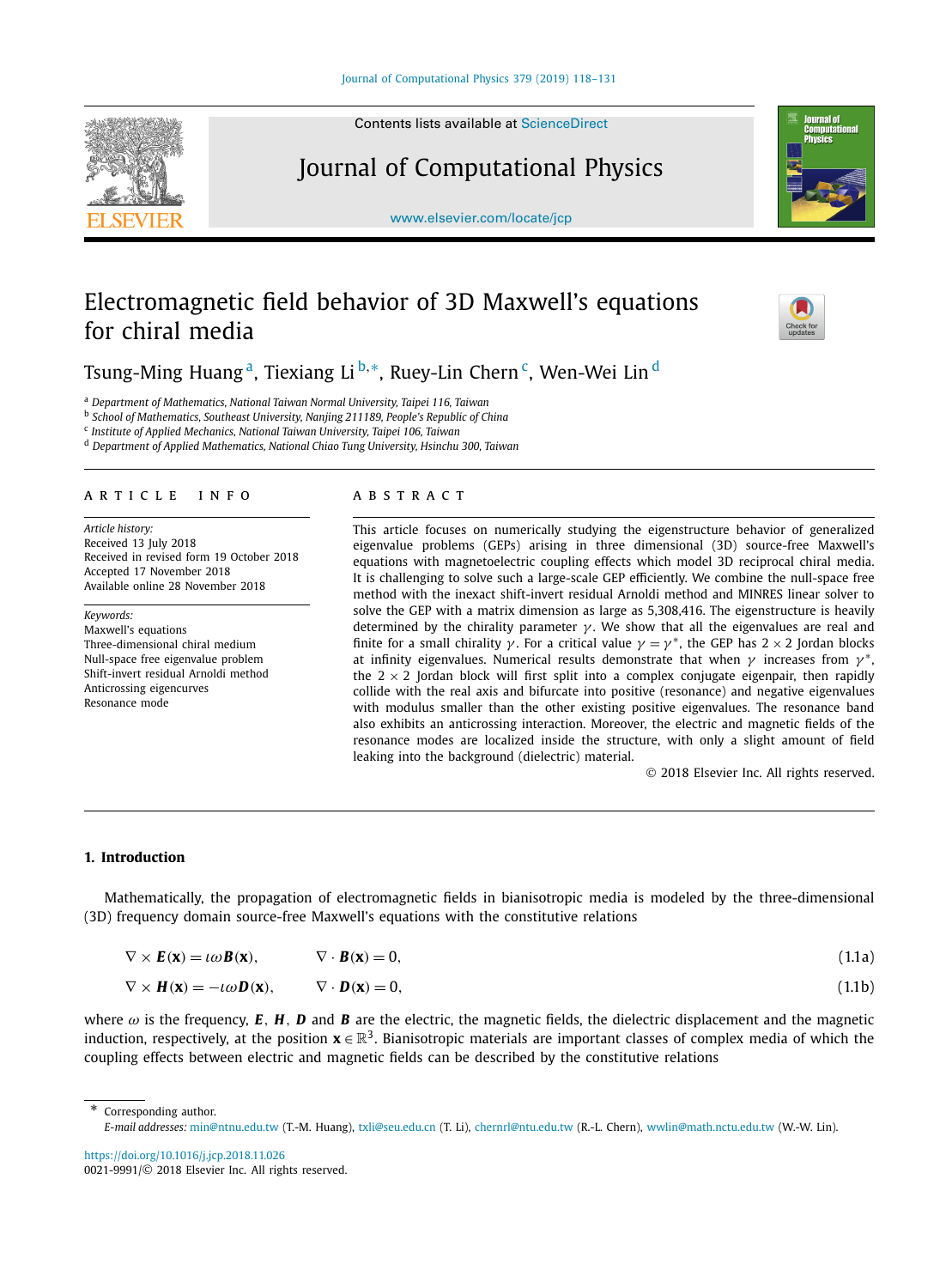<span id="page-1-0"></span>
$$
\mathbf{B} = \tilde{\mu}\mathbf{H} + \tilde{\zeta}\mathbf{E}, \quad \mathbf{D} = \tilde{\varepsilon}\mathbf{E} + \tilde{\xi}\mathbf{H},\tag{1.2}
$$

where  $\tilde{\mu}$  is the permeability,  $\tilde{\varepsilon}$  is the permittivity,  $\tilde{\varepsilon}$  and  $\tilde{\varepsilon}$  are magnetoelectric parameters. For detailed descriptions of bianisotropic materials with respect to (1.2), we refer to [\[1–6,22,24,25\]](#page-13-0) and references therein.

If the photonic crystal is made of complex media that contain magnetoelectric couplings in (1.2), that is, the electric (magnetic) polarization being induced by the magnetic (electric) field, the eigensystem distinctly differs from the classical one: the single curl, as well as the double curl operator, appears in the wave equations [\[7,21\]](#page-13-0). This feature corresponds to the symmetry breaking in the system and introduces chirality in the eigensystem. It is expected that circularly or elliptically polarized waves will serve as eigenwaves in the system. To solve the band structures for this type of photonic crystals, in particular, in three dimensions, extra care has to be taken on the choice of the range space with the single curl operator.

The magnetoelectric coupling coefficients  $\tilde{\mu}$ ,  $\tilde{\varepsilon}$ ,  $\tilde{\zeta}$  and  $\tilde{\xi}$  in (1.2) are usually tensor matrices in various forms [\[19,23\]](#page-13-0). In particular, <sup>a</sup> bianisotropic medium is also called <sup>a</sup> biisotropic medium, if *μ*˜ *, ε*˜*, ζ*˜ and *ξ*˜ are scalar dyadics, or equivalently,

$$
\tilde{\mu} = \mu_0 \tilde{I}, \ \tilde{\varepsilon} = \varepsilon(\mathbf{x}) \tilde{I}, \ \tilde{\zeta} = \zeta(\mathbf{x}) \tilde{I}, \ \tilde{\xi} = \xi(\mathbf{x}) \tilde{I}, \tag{1.3}
$$

where  $\tilde{l}$  is the identity dyadics,  $\mu_0 \equiv 1$ , specially, the permittivity  $\varepsilon(\mathbf{x})$  and the reciprocal chiral medium (Pasteur medium) *ζ(***x***), ξ(***x***)* in (1.3) which we are interested in this paper, are types of biisotropic media with

$$
\varepsilon(\mathbf{x}) = \begin{cases} \varepsilon_i, & \mathbf{x} \in \text{material}, \\ \varepsilon_0, & \text{otherwise}, \end{cases}
$$
 (1.4a)

$$
\zeta(\mathbf{x}) = \begin{cases}\n-\iota \gamma, & \mathbf{x} \in \text{material}, \\
0, & \text{otherwise},\n\end{cases} \qquad \xi(\mathbf{x}) = \begin{cases}\n\iota \gamma, & \mathbf{x} \in \text{material}, \\
0, & \text{otherwise},\n\end{cases}
$$
\n(1.4b)

and  $\varepsilon_0 > 0$ ,  $\varepsilon_i > 0$ ,  $\gamma \ge 0$ .

The Maxwell's equations  $(1.1)$  together with  $(1.2)$  can be rewritten as

$$
\begin{bmatrix} 0 & -\iota \nabla \times \\ \iota \nabla \times & 0 \end{bmatrix} \begin{bmatrix} H \\ E \end{bmatrix} = \omega \begin{bmatrix} \tilde{\mu} & \tilde{\xi} \\ \tilde{\xi} & \tilde{\epsilon} \end{bmatrix} \begin{bmatrix} H \\ E \end{bmatrix}.
$$
 (1.5)

Based on the Bloch Theorem [\[18,](#page-13-0) p. 167], the eigenvectors *E* and *H* on a given crystal lattice, satisfying the quasi-periodic conditions

$$
\boldsymbol{E}(\mathbf{x} + \mathbf{a}_l) = e^{i2\pi \mathbf{k} \cdot \mathbf{a}_l} \boldsymbol{E}(\mathbf{x}), \ \boldsymbol{H}(\mathbf{x} + \mathbf{a}_l) = e^{i2\pi \mathbf{k} \cdot \mathbf{a}_l} \boldsymbol{H}(\mathbf{x}), \tag{1.6}
$$

are of interest, where  $2\pi$ **k** is the Bloch wave vector in the first Brillouin zone B and  $\mathbf{a}_i$ ,  $l = 1, 2, 3$  are the lattice translation vectors (e.g. [\[17,](#page-13-0) p. 34]). Using Yee's finite difference scheme [\[26\]](#page-13-0) on (1.5) satisfying the source-free conditions and the quasi-periodic conditions (1.6), the discretized Maxwell's equations with biisotropic media (1.4) result in a generalized eigenvalue problem (GEP) in the form

$$
\begin{bmatrix} 0 & -\iota C \\ \iota C^H & 0 \end{bmatrix} \begin{bmatrix} \mathbf{h} \\ \mathbf{e} \end{bmatrix} = \omega \begin{bmatrix} \mu_d & \zeta_d \\ \zeta_d & \varepsilon_d \end{bmatrix} \begin{bmatrix} \mathbf{h} \\ \mathbf{e} \end{bmatrix},
$$
(1.7)

where **h**,  $e \in \mathbb{C}^{3n}$ ,  $\mu_d$ ,  $\varepsilon_d$ ,  $\xi_d$ ,  $\zeta_d$ , and  $C \in \mathbb{C}^{3n \times 3n}$  with C having the special structure which can easily be treated with the fast Fourier transform (FFT) to accelerate the numerical simulation [\[8,11\]](#page-13-0) (see Section [2](#page-2-0) for details).

In the presence of the chirality parameter  $\gamma$  in (1.4b), the degeneracy between the first two bands has been lifted, that is, the two bands are no longer degenerate [\[8,](#page-13-0) Figures 2 and 5], as a result of the symmetry breaking in the constitutive relation. As *γ* increases, a larger discrepancy is found between the two bands. For any two Hermitian matrices *A* and *B*, we say that the matrix pair  $(A, B)$  or the matrix pencil  $A - \omega B$  is positive definite if *B* is positive definite. All eigenvalues of positive definite matrix pair *(A, B)* are real. For photonic crystals made of isotropic chiral media (1.4) with a small chirality *γ* , namely, the weakly-coupled case, the matrix pair in (1.7) is positive definite for which efficient numerical algorithms and band structures have been well-studied by Chern et al. [\[8\]](#page-13-0). A critical condition occurs when the chirality parameter is equal to the square root of the permittivity  $\varepsilon_i$  in (1.4a), where the constitutive matrix is no longer positive definite [\[8\]](#page-13-0). In this situation, the right-hand side coefficient matrix *μ<sup>d</sup> ζ<sup>d</sup> ξ<sup>d</sup> ε<sup>d</sup>*  $\int$  in (1.7) becomes singular. When the chirality parameter exceeds the critical value, the matrix pairs in (1.7) may introduce very different and complicated eigenstructures. As shown in Section [5,](#page-8-0) such eigenstructures lead to the following two new interesting physical phenomena.

• The band structure changes so drastically that a large number of resonance modes emerge from lower frequencies due to the bifurcation of eigenvalues, pushing the original modes to higher frequencies. The resonance modes tend to be dispersionless, that is, insensitive to the change of wave vectors, and are represented by flat bands. In particular, each of the resonance bands exhibits an anticrossing (avoided crossing) interaction with the original one.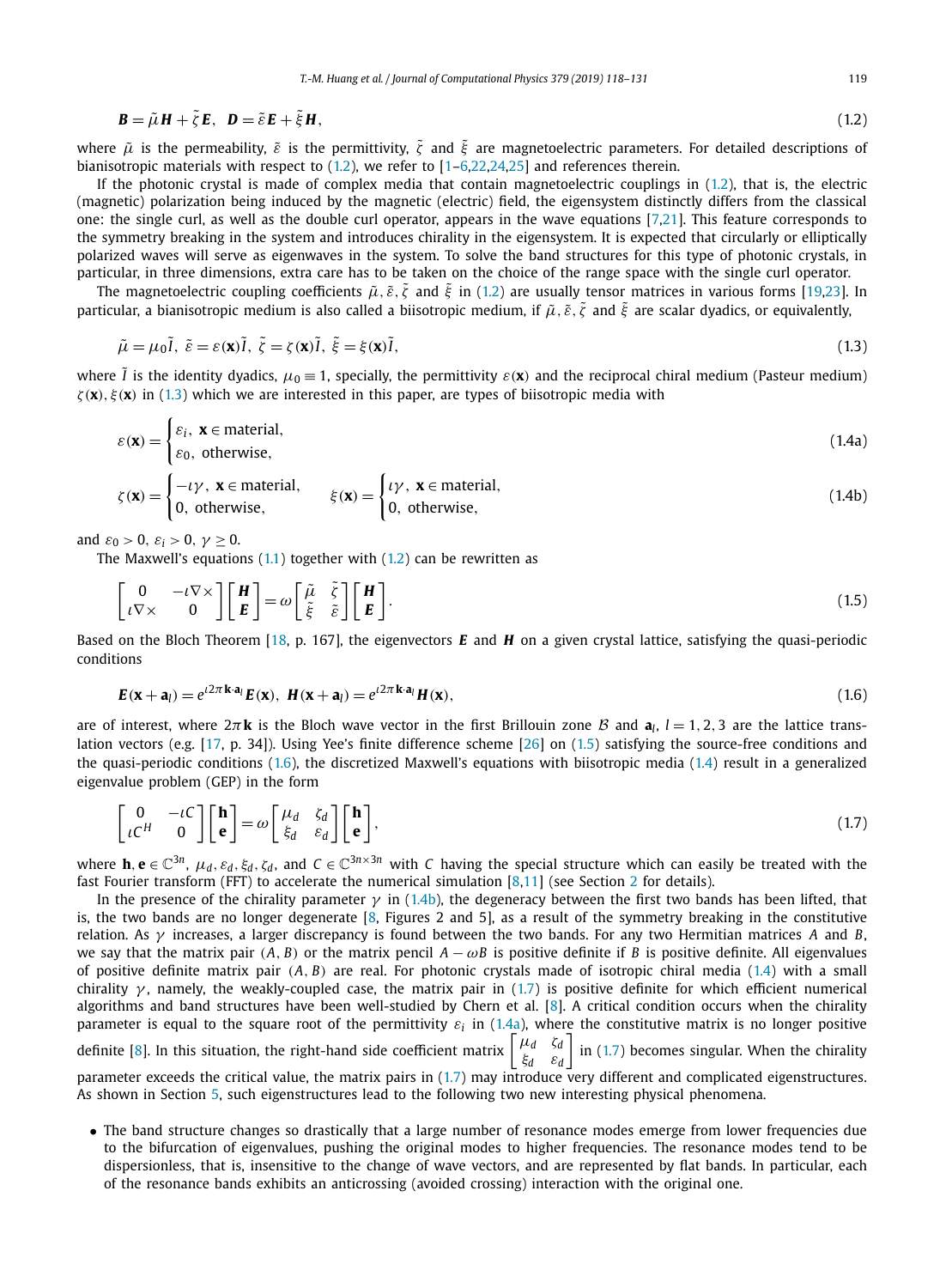<span id="page-2-0"></span>• A distinguished feature of the resonance mode is that the electromagnetic fields are highly concentrated inside the chiral material, with only a slight amount of fields leaking into the background (dielectric) material. In a homogeneous chiral medium characterized by the dielectric constant *ε* and chirality parameter *γ* , there are two *effective* refractive indices <sup>√</sup>*<sup>ε</sup>* <sup>+</sup> *<sup>γ</sup>* and <sup>√</sup>*<sup>ε</sup>* <sup>−</sup> *<sup>γ</sup>* [\[7\]](#page-13-0). For <sup>a</sup> larger *<sup>γ</sup>* such that *<sup>γ</sup> <sup>&</sup>gt;* <sup>√</sup>*ε*, <sup>√</sup>*<sup>ε</sup>* <sup>+</sup> *<sup>γ</sup>* becomes even larger and the chiral medium behaves as a waveguide when it is surrounded by the medium with a lower refractive index. In this situation, most fields will be concentrated in the region with a higher refractive index, leading to the so-called *waveguide mode*. On the other hand,  $\sqrt{\varepsilon}$  − *γ* becomes negative and the chiral medium behaves like a negative index material. When it is connected to the background with a positive refractive index, the fields will be concentrated at the interface, leading to the so-called *surface mode*. In the present problem, the emerging resonance modes are basically a combination of waveguide modes and surface modes, with the fields highly localized in the structure and slightly smeared to the background. This is considered a unique feature of the eigenmodes in the chiral photonic crystals when the chirality parameter goes beyond the critical value.

However, how to solve the GEP [\(1.7](#page-1-0)) with the chirality parameter greater than the critical value, namely, the stronglycoupled case, efficiently is still open. The difficulty is that the matrix pair in [\(1.7\)](#page-1-0) is no longer a positive definite matrix pair which may introduce a very different and complicated eigenstructure. Numerical results by newly developed algorithms (see Section [4\)](#page-6-0) show that the matrix pair of  $(1.7)$  can create some new state whose energy (frequency) is smaller to that of the original ground state.

In this paper, we make the following contribution on the 3D Maxwell's equations with strongly coupled reciprocal chiral media:

- For a critical value  $\gamma = \gamma^*$ , the matrix pair in [\(1.7\)](#page-1-0) becomes positive semidefinite such that null spaces of both matrices in [\(1.7](#page-1-0)) generically have no non-trivial intersection (this property always holds in our practical applications), and has  $2 \times 2$  Jordan blocks at  $\omega = \infty$ .
- For  $\gamma = \gamma^* + 0^+$ , the matrix pair in [\(1.7](#page-1-0)) creates lots of complex conjugate eigenvalue pairs near  $\pm i \infty$  which rapidly collide with the real axis at  $\gamma = \gamma^1 > \gamma^*$  and bifurcate into positive (resonance) and negative eigenvalues with modulus smaller than the other existing positive eigenvalues. The newly created positive eigenmode pushes the original modes to higher frequencies.
- We use the shift-invert residual Arnoldi (SIRA) method [\[16,20\]](#page-13-0) combined with MINRES [\[10\]](#page-13-0) and the FFT-based scheme [\[11\]](#page-13-0) to find a few smallest positive eigenvalues of [\(1.7\)](#page-1-0) for  $\gamma > \gamma^*$  and show that the associated fields are highly localized in the structure and slightly smeared to the background material. Numerical experiments also show that the resonance band and the original band exhibit an anticrossing interaction.

This paper is outlined as follows. In Section 2, we briefly introduce the matrix representation of the discretization of Maxwell's equations and the associated singular value decomposition. In Section [3,](#page-4-0) we analyze and discuss the eigenstructure behavior of discretized Maxwell's equations. A null-space free method and shift-invert residual Arnoldi method are introduced in Section [4](#page-6-0) to solve the GEP [\(1.7\)](#page-1-0). Numerical results are demonstrated in Section [5](#page-8-0) to show the iteration numbers of the eigensolver, colliding eigenvalues, anticrossing eigencurves and condensations of eigenvectors. Finally, a concluding remark is given in Section [6.](#page-12-0)

**Notation.** Bold letters denote vectors;  $\iota = \sqrt{-1}$  is the imaginary unit;  $I_n$  is the identity matrix of size  $n$ ;  $I^{(i)} \in \mathbb{R}^{3n \times 3n}$ denotes the diagonal matrix with the *j*-th diagonal entry being 1 for the corresponding *j*-th discrete point inside the material and zero otherwise;  $I^{(0)} = I_{3n} - I^{(i)}$ ;  $\widehat{I}^{(0)}$  and  $\widehat{I}^{(i)}$  denote the matrices consisting of all nonzero columns of  $I^{(0)}$ and  $I^{(i)}$ , respectively. For matrices *A* and *B*,  $A^{\top}$  and  $A^H$  are the transpose and conjugate transpose, respectively;  $\mathcal{N}(A)$ and  $\mathcal{R}(A)$  are the null space and the range space of *A*, respectively;  $A \otimes B$  and  $A \oplus B = \text{diag}(A, B)$  are, respectively, the Kronecker product and the direct sum of *A* and *B* (with suitable sizes).

# **2. Discretization of Maxwell's equations**

From crystallography, it is well-known that crystal structures can be classified as 14 Bravais lattices. Because of various lattices, the matrix *C* in [\(1.7\)](#page-1-0) of the discretized single-curl operator on the electric field may have different forms. To look through the details of the discretization process of Yee's scheme for Maxwell's equations [\(1.5\)](#page-1-0) with three-dimensional photonic crystals, we refer the reader to [\[14\]](#page-13-0). For convenience, in this paper, we only consider the face centered cubic (FCC) lattice with

$$
\mathbf{a}_1 = \frac{a}{\sqrt{2}} [1, 0, 0]^\top, \mathbf{a}_2 = \frac{a}{\sqrt{2}} \left[ \frac{1}{2}, \frac{\sqrt{3}}{2}, 0 \right]^\top, \mathbf{a}_3 = \frac{a}{\sqrt{2}} \left[ \frac{1}{2}, \frac{2}{2\sqrt{3}}, \sqrt{\frac{2}{3}} \right]^\top,
$$
\n(2.1)

where *a* is the lattice constant. Let  $n_1$ ,  $n_2$  and  $n_3$  denote the numbers of grid points in the  $x_1$ -,  $x_2$ - and  $x_3$ -axis, respectively. Set  $\delta_1 = \frac{a}{n_1\sqrt{2}}, \delta_2 = \frac{a\sqrt{3}}{n_2\sqrt{2}}$  $\frac{a\sqrt{3}}{n_2 2\sqrt{2}}$ ,  $\delta_3 = \frac{a}{n_3\sqrt{3}}$ , the associated mesh lengths, and  $n = n_1 n_2 n_3$ . Then the resulting  $3n \times 3n$  matrix *C* is of the form [\[11,12\]](#page-13-0)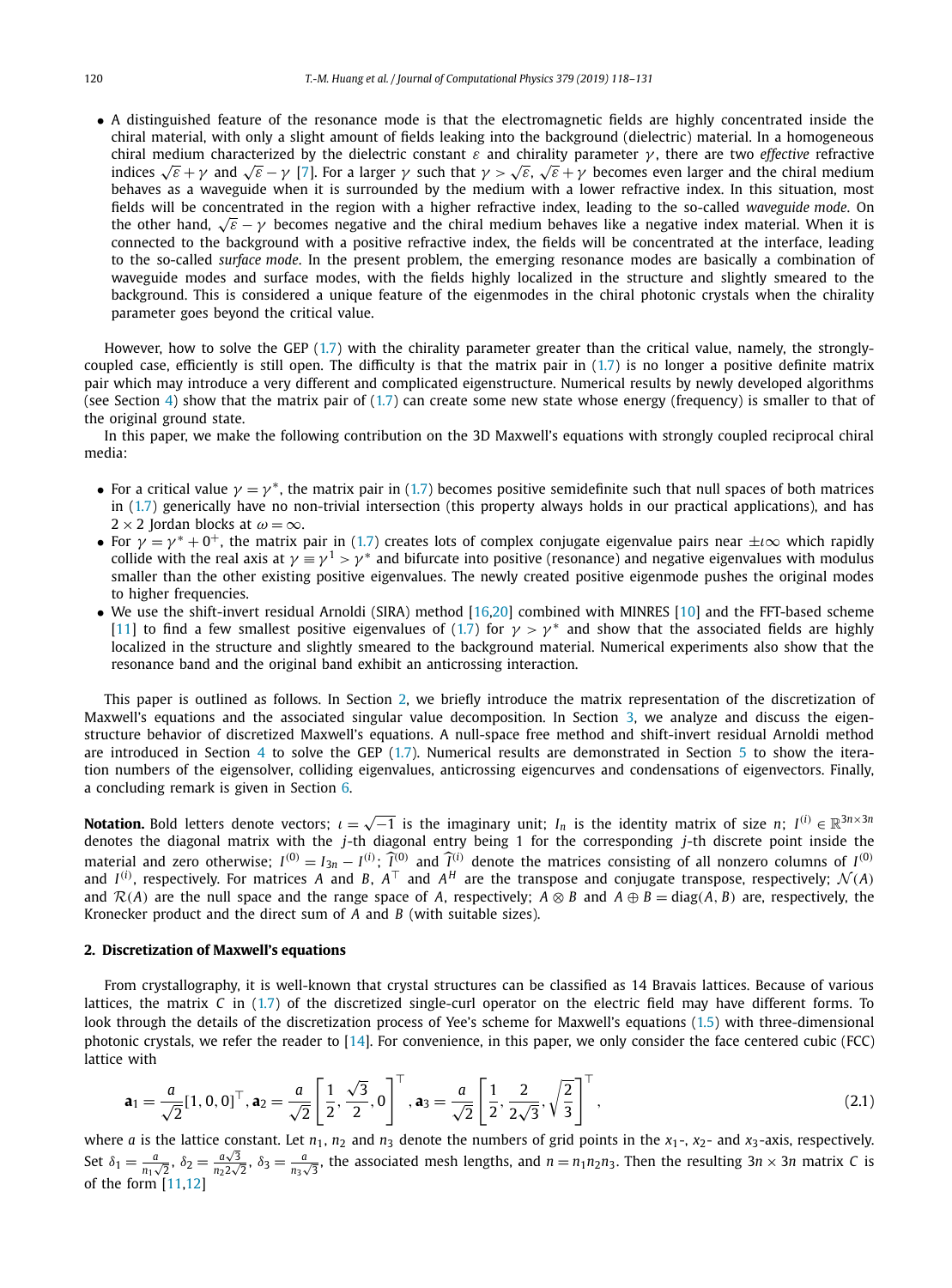<span id="page-3-0"></span>
$$
C = \begin{bmatrix} 0 & -C_3 & C_2 \\ C_3 & 0 & -C_1 \\ -C_2 & C_1 & 0 \end{bmatrix},
$$
 (2.2)

where

$$
C_1 = \frac{1}{\delta_1} I_{n_2 n_3} \otimes K_{1, n_1} (e^{i2\pi \mathbf{k} \cdot \mathbf{a}_1}),
$$
\n(2.3a)

$$
C_2 = \frac{1}{\delta_2} I_{n_3} \otimes K_{n_1, n_2} (e^{i2\pi \mathbf{k} \cdot \mathbf{a}_2} J_1),
$$
\n(2.3b)

$$
C_3 = \frac{1}{\delta_3} K_{n_1 n_2, n_3} (e^{i2\pi \mathbf{k} \cdot \mathbf{a}_3} J_2)
$$
 (2.3c)

with  $2\pi$ **k** being Bloch wave vectors as in [\(1.6\)](#page-1-0),

$$
J_1 = \begin{bmatrix} 0 & e^{-i2\pi \mathbf{k} \cdot \mathbf{a}_1} I_{n_1/2} \\ I_{n_1/2} & 0 \end{bmatrix},
$$
 (2.4a)

$$
J_2 = \begin{bmatrix} 0 & e^{-i2\pi \mathbf{k} \cdot \mathbf{a}_2} I_{n_2/3} \otimes I_{n_1} \\ I_{2n_2/3} \otimes J_1 & 0 \end{bmatrix},
$$
(2.4b)

and

$$
K_{m_1,m_2}(X) = \begin{bmatrix} -I_{m_1} & I_{m_1} & & \\ & \ddots & \ddots & \\ & & -I_{m_1} & I_{m_1} \\ X & & & -I_{m_1} \end{bmatrix} \in \mathbb{C}^{m_1 m_2 \times m_1 m_2}.
$$
 (2.4c)

It has been shown in [\[11\]](#page-13-0) that the matrices  $C_1$ ,  $C_2$ , and  $C_3$  can be diagonalized by a common unitary matrix as in Theorem 2.1.

**Theorem 2.1** (Eigendecompositions of  $C_i$ 's [\[11\]](#page-13-0)). The matrices  $C_1$ ,  $C_2$  and  $C_3$  in (2.3) are simultaneously diagonalizable by the unitary matrix  $T=\frac{1}{\sqrt{n_1n_2n_3}}[T_1,T_2,\cdots,T_{n_1}]$  with  $T_i=[T_{i,1},\cdots,T_{i,n_2}]$  and  $T_{i,j}=[\textbf{z}_{i,j,1}\otimes\textbf{y}_{i,j}\otimes\textbf{x}_i,\cdots,\textbf{z}_{i,j,n_3}\otimes\textbf{y}_{i,j}\otimes\textbf{x}_i]$ , in the forms

$$
T^{H}C_{1}T = \Lambda_{n_{1}} \otimes I_{n_{2}n_{3}} \equiv \Lambda_{1}, \qquad (2.5a)
$$

$$
T^{H}C_{2}T = \bigoplus_{i=1}^{n_{1}} (\Lambda_{i,n_{2}} \otimes I_{n_{3}}) \equiv \Lambda_{2},
$$
\n(2.5b)

$$
T^{H}C_{3}T = (\bigoplus_{i=1}^{n_{1}} \bigoplus_{j=1}^{n_{2}} \Lambda_{i,j,n_{3}}) \equiv \Lambda_{3},
$$
\n(2.5c)

*where*

$$
\Lambda_{n_1} = \delta_1^{-1} \text{diag} \left( e^{\theta_1} - 1, \cdots, e^{\theta_{n_1}} - 1 \right),\tag{2.5d}
$$

$$
\Lambda_{i,n_2} = \delta_2^{-1} \text{diag} \left( e^{\theta_{i,1}} - 1, \cdots, e^{\theta_{i,n_2}} - 1 \right),\tag{2.5e}
$$

$$
\Lambda_{i,j,n_3} = \delta_3^{-1} \text{diag} \left( e^{\theta_{i,j,1}} - 1, \cdots, e^{\theta_{i,j,n_3}} - 1 \right),\tag{2.5f}
$$

*and*

$$
\begin{cases}\n\theta_i = \frac{i2\pi(i + \mathbf{k} \cdot \mathbf{a}_1)}{n_1}, \\
\mathbf{x}_i = \begin{bmatrix} 1, e^{\theta_i}, \cdots, e^{(n_1 - 1)\theta_i} \end{bmatrix}^\top,\n\end{cases}
$$
\n(2.5g)

$$
\begin{cases}\n\theta_{i,j} = \frac{i2\pi (j - \frac{i}{2} + \mathbf{k}\widehat{\mathbf{a}}_2)}{n_2} \text{ with } \widehat{\mathbf{a}}_2 = \mathbf{a}_2 - \frac{1}{2}\mathbf{a}_1, \\
\mathbf{y}_{i,j} = \left[1, e^{\theta_{i,j}}, \cdots, e^{(n_2-1)\theta_{i,j}}\right]^\top,\n\end{cases}
$$
\n(2.5h)

$$
\begin{cases}\n\theta_{i,j,k} = \frac{i2\pi (k - \frac{1}{3}(i+j) + \mathbf{k}\widehat{\mathbf{a}}_3)}{n_3} \text{ with } \widehat{\mathbf{a}}_3 = \mathbf{a}_3 - \frac{1}{3}(\mathbf{a}_1 + \mathbf{a}_2), \\
\mathbf{z}_{i,j,k} = \left[1, e^{\theta_{i,j,k}}, \cdots, e^{(n_3-1)\theta_{i,j,k}}\right]^\top,\n\end{cases}
$$
\n(2.5i)

*for*  $i = 1, \dots, n_1, j = 1, \dots, n_2, k = 1, \dots, n_3$ .

The following important singular value decomposition of *C* is derived in [\[8\]](#page-13-0).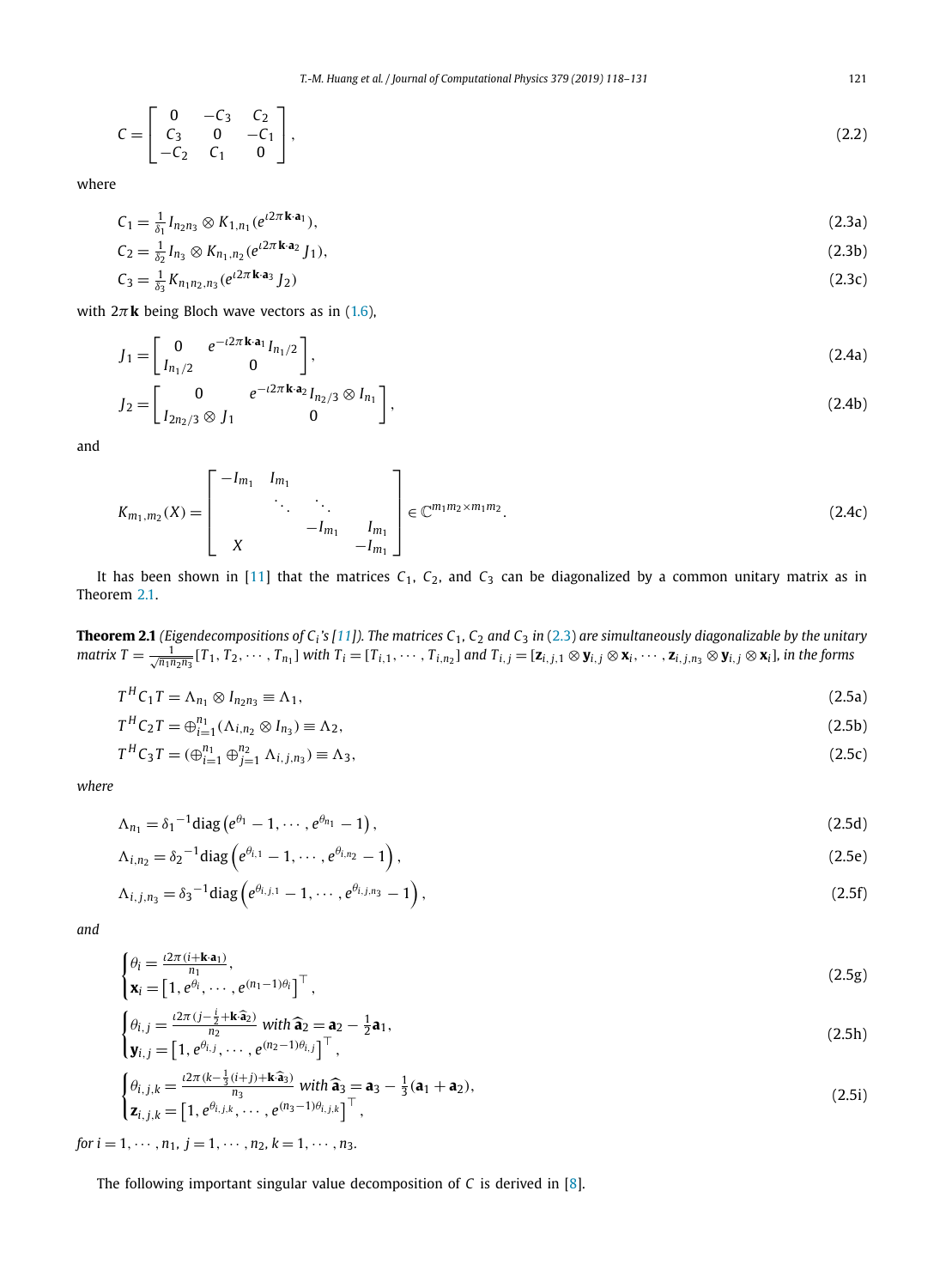<span id="page-4-0"></span>**Theorem 2.2** *([\[8\]](#page-13-0)). There exist unitary matrices*

$$
Q = [Q_r \quad Q_0] \equiv (I_3 \otimes T) [\Pi_1 \quad \Pi_2 | \Pi_0] \equiv (I_3 \otimes T) [\begin{bmatrix} \Pi_{1,1} & \Pi_{1,2} & \Pi_{1,0} \\ \Pi_{2,1} & \Pi_{2,2} & \Pi_{2,0} \\ \Pi_{3,1} & \Pi_{3,2} & \Pi_{3,0} \end{bmatrix},
$$
(2.6a)

$$
P = [P_r \quad P_0] = (I_3 \otimes T) [-\bar{\Pi}_2 \quad \bar{\Pi}_1 | \bar{\Pi}_0], \tag{2.6b}
$$

where  $Q_r$ ,  $P_r \in \mathbb{C}^{3n \times 2n}$  and  $\Pi_{i,j} \in \mathbb{C}^{n \times n}$ ,  $i = 1, 2, 3, j = 0, 1, 2$ , are diagonal such that C has a singular value decomposition

$$
C = P \operatorname{diag}(\Lambda_q^{1/2}, \Lambda_q^{1/2}, 0) Q^H = P_r \Sigma_r Q_r^H, \quad \Sigma_r = \operatorname{diag}(\Lambda_q^{1/2}, \Lambda_q^{1/2})
$$
\n(2.7)

*with*  $\Lambda_q = \Lambda_1^H \Lambda_1 + \Lambda_2^H \Lambda_2 + \Lambda_3^H \Lambda_3$ .

We now consider the discretization of the right hand side in [\(1.7\)](#page-1-0). The diagonal matrices  $\mu_d$ ,  $\varepsilon_d$ ,  $\xi_d$  and  $\zeta_d$  in (1.7) can be determined by the shape of the medium. From  $(1.3)$  and  $(1.4)$  we have

$$
\mu_d = I_{3n}, \qquad \varepsilon_d = \varepsilon_0 I^{(0)} + \varepsilon_i I^{(i)}, \qquad (2.8a)
$$

$$
\zeta_d = -\iota \gamma I^{(i)}, \qquad \xi_d = \iota \gamma I^{(i)}, \tag{2.8b}
$$

where  $\varepsilon_i$ ,  $\varepsilon_0$  are the permittivities inside and outside the medium, respectively,  $\gamma > 0$  is the chirality,  $I^{(0)}$  and  $I^{(i)}$  are defined in Notations of Section [1.](#page-0-0)

# **3. Eigenstructure behavior of discretized Maxwell's equations**

We now study the eigenstructure behavior of the GEP in  $(1.7)$ . It is easily seen that equation  $(1.7)$  can be rewritten as

$$
\begin{bmatrix}\nI_{3n} & 0 \\
\dot{\xi}_d \mu_d^{-1} & I_{3n}\n\end{bmatrix}\n\begin{bmatrix}\n0 & -\iota C \\
\iota C^H & \iota \xi_d \mu_d^{-1} C - \iota C^H \mu_d^{-1} \zeta_d\n\end{bmatrix}\n-\n\omega \begin{bmatrix}\n\mu_d & 0 \\
0 & \varepsilon_d - \xi_d \mu_d^{-1} \zeta_d\n\end{bmatrix}\n\begin{bmatrix}\nI_{3n} & \mu_d^{-1} \zeta_d \\
0 & I_{3n}\n\end{bmatrix}\n\begin{bmatrix}\n\mathbf{h} \\
\mathbf{e}\n\end{bmatrix} = 0.
$$
\n(3.1)

Together with the choices of  $\mu_d$ ,  $\varepsilon_d$ ,  $\xi_d$ ,  $\zeta_d$  as in (2.8), we have the following matrix pencil instead.

$$
\begin{bmatrix}\n0 & -\iota C \\
\iota C^H & -\gamma [I^{(i)}C + C^H I^{(i)}]\n\end{bmatrix} \\
-\omega \begin{bmatrix}\nI_{3n} & 0 \\
0 & \varepsilon_0 I^{(0)} + (\varepsilon_i - \gamma^2) I^{(i)}\n\end{bmatrix} \equiv A_\gamma - \omega B_\gamma.
$$
\n(3.2)

Furthermore, it is easily seen that  $(\omega, \begin{bmatrix} \mathbf{h} \\ \mathbf{h} \end{bmatrix})$ **e** ) is an eigenpair of [\(1.7](#page-1-0)) if and only if  $(\omega, \mathbf{h} - \nu)^{I^{(i)}}$ **e e** *)* is an eigenpair of (3.2). With  $\omega \neq 0$  it holds that  $\mathbf{h} = \iota(\gamma I^{(i)} - \omega^{-1}C)\mathbf{e}$ . Note that  $A_{\gamma}$ ,  $B_{\gamma}$  in (3.2) are Hermitian with  $A_{\gamma}$  being indefinite;  $(A_{\gamma}, B_{\gamma})$  is regular (i.e., det $(A_{\gamma} - \omega B_{\gamma}) \neq 0$ ) if  $\gamma \neq \sqrt{\varepsilon_i}$ ; F has all real eigenvalues [\[8\]](#page-13-0); For  $\gamma > \sqrt{\varepsilon_i}$ ,  $B_\gamma$  is indefinite and  $(A_\gamma, B_\gamma)$  may have complex eigenvalues.

We now study the eigenstructure of the critical case when  $\gamma = \gamma^* = \sqrt{\varepsilon_i}$ . For this case, from (3.2) we have

$$
A_{\gamma^*} = \begin{bmatrix} 0 & -\iota C \\ \iota C^H & -\gamma^* [I^{(i)}C + C^H I^{(i)}] \end{bmatrix}, \ B_{\gamma^*} = \begin{bmatrix} I_{3n} & 0 \\ 0 & \varepsilon_0 I^{(0)} \end{bmatrix}.
$$
 (3.3)

It is easily checked that  $\mathcal{N}(B_{\gamma^*}) = \mathcal{R}\left(\begin{bmatrix} 0 \ \widehat{I}^{(i)} \end{bmatrix}\right)$  $\begin{bmatrix} 0 \\ \widehat{I}^{(i)} \end{bmatrix}$ , where  $\widehat{I}^{(i)}$  is defined in Notations of Section [1.](#page-0-0) From Theorem 2.2, it follows that  $\mathcal{N}(C) = \mathcal{R}((I_3 \otimes T)\Pi_0)$  and  $\mathcal{N}(C^H) = \mathcal{R}((I_3 \otimes T)\Pi_0)$ . Thus,  $\mathcal{N}(A_{\gamma^*}) = \mathcal{R}(N_{\gamma^*})$ , where

$$
N_{\gamma^*} = \begin{bmatrix} -\iota \gamma^* I^{(i)} (I_3 \otimes T) \Pi_0 & (I_3 \otimes T) \bar{\Pi}_0 \\ (I_3 \otimes T) \Pi_0 & 0 \end{bmatrix} . \tag{3.4}
$$

**Theorem 3.1.** It holds generically that  $\mathcal{N}(A_{\nu^*}) \cap \mathcal{N}(B_{\nu^*}) = \{0\}$ .

**Proof.** Let  $\mathbf{x} \in \mathcal{N}(A_{\gamma^*}) \cap \mathcal{N}(B_{\gamma^*})$ . Then there are  $\mathbf{z}_1 \in \mathbb{C}^{2n}$ ,  $\mathbf{z}_2 \in \mathbb{C}^{n_i}$  with  $n_i$  being the number of columns of  $\widehat{I}^{(i)}$  such that  $\mathbf{x} = N_{\gamma} * \mathbf{z}_1 = \begin{bmatrix} 0 \\ \hat{\tau} \end{bmatrix}$  $\widehat{I}^{(i)}$  $\mathbf{z}_2$ . It follows that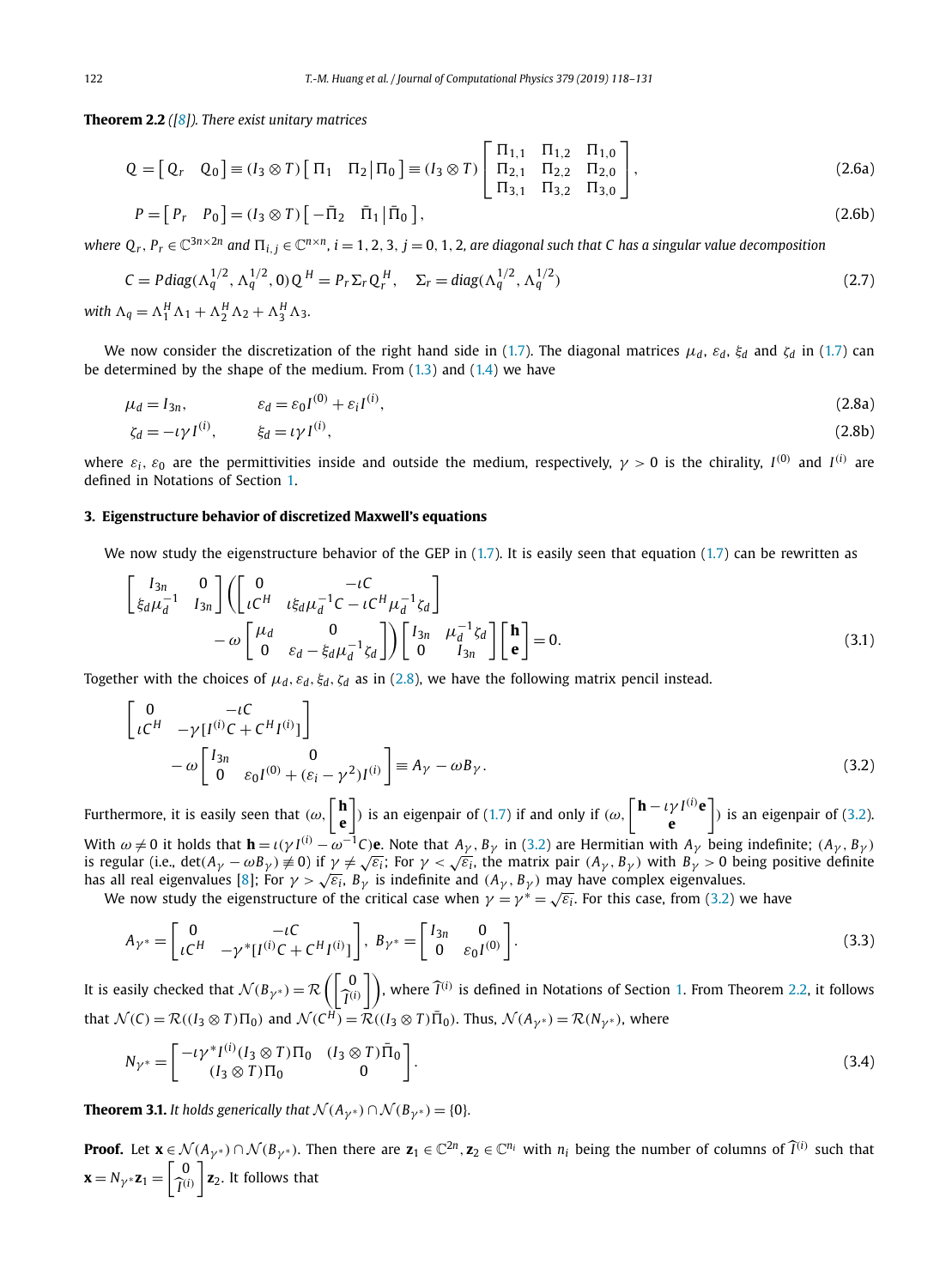<span id="page-5-0"></span>
$$
\tilde{N}_{\gamma^*} \mathbf{z} \equiv \begin{bmatrix} N_{\gamma^*} & 0 \\ -\hat{I}^{(i)} \end{bmatrix} \begin{bmatrix} \mathbf{z}_1 \\ \mathbf{z}_2 \end{bmatrix} = 0 \tag{3.5}
$$

with  $\tilde{N}_{\gamma^*} \in \mathbb{C}^{6n \times (2n+n_i)}$ .  $\tilde{N}_{\gamma^*}$  is generically of full column rank. This implies that  $\mathbf{z} = 0$ , and thus  $\mathbf{x} = 0$ .

**Theorem 3.2.** Suppose that the  $n_i \times n_i$  submatrix  $\widehat{I}^{(i)^\top}$  ( $C + C^H \widehat{I}^{(i)}$  in  $A_{\gamma^*}$  has nullity  $\hat{n}_i \geq 1$ . Then the matrix pencil  $A_{\gamma^*} - \omega B_{\gamma^*}$  in [\(3.2\)](#page-4-0) has at least  $\hat{n}_i$  2 × 2 *Jordan blocks* at  $\omega = \infty$ .

**Proof.** From the assumption that  $\widehat{I}^{(i)^\top}$  ( $C + C^H \widehat{I}^{(i)}$  in  $A_{\gamma^*}$  corresponding to the  $n_i \times n_i$  zero diagonal block of  $\varepsilon_0 I^{(0)}$  in  $B_{\gamma^*}$ has a nullspace of dimension  $\hat{n}_i$ . Because of  $\mathcal{N}(A_{\gamma^*}) \cap \mathcal{N}(B_{\gamma^*}) = \{0\}$  as in Theorem [3.1,](#page-4-0) from Theorem 4.1 of [\[9\]](#page-13-0),  $A_{\gamma^*} - \omega B_{\gamma^*}$ has at least  $\hat{n}_i$  2 × 2 Jordan blocks at  $\omega = \infty$ .  $\Box$ 

**Remark 3.1.** In fact, the condition of the singularity of  $\widehat{I}^{(i)^\top}$  ( $C + C^H \widehat{I}^{(i)}$  in Theorem 3.2 heavily depends on shapes of materials in [\(1.4\)](#page-1-0). This condition always holds for our numerical examples in Section [5.3.](#page-9-0)

**Theorem 3.3.** For  $\gamma^+ = \gamma^* + \eta$  as  $\eta \to 0^+$ , it holds that  $A_{\gamma^+} - \omega B_{\gamma^+}$  has at least one complex conjugate eigenvalue pairs of the *forms*

$$
\omega_{\pm}(\gamma^+) := \frac{1}{1+\eta} \pm \frac{\iota}{\sqrt{\eta}(1+\eta)}, \text{ as } \eta \to 0^+.
$$
 (3.6)

**Proof.** From Theorem 3.2,  $A_{\gamma^*} - \omega B_{\gamma^*}$  has at least one 2 × 2 Jordan form at  $\omega = \infty$ . Therefore,  $A_{\gamma^+} - \omega B_{\gamma^+}$  must have a canonical sub-block of the form  $\begin{bmatrix} 0 & 1 \\ 1 & 0 \end{bmatrix} - \omega \begin{bmatrix} 1 & \eta \\ \eta & -i \end{bmatrix}$ *η* −*η*  $\Big]$ , as  $\eta \to 0^+$ . Here, for convenience, we write  $\eta \equiv \mathcal{O}(\eta) > 0$  with " $\mathcal{O}$ " denoting the big O. Thus, we have  $\eta \omega^2 + (1 - \eta \omega)^2 = 0$  solving which we get (3.6).  $\Box$ 

# **Discussion 1.**

(i) Let  $[(\bm{h}-\iota\gamma I^{(i)}\bm{e})^\top,\bm{e}^\top]^\top$  be the eigenvector of  $A_\gamma-\omega B_\gamma$  in [\(3.2\)](#page-4-0) corresponding to  $\omega$ . Then it holds that

$$
c(\mathbf{e}) - \omega \gamma b(\mathbf{e}) - \omega^2 [\varepsilon_0 a_0(\mathbf{e}) + (\varepsilon_i - \gamma^2) a_i(\mathbf{e})] = 0,
$$
\n(3.7)

*where*

$$
c(\mathbf{e}) = \mathbf{e}^{H} C^{H} C \mathbf{e} \ge 0, \qquad b(\mathbf{e}) = \mathbf{e}^{H} \left[ I^{(i)} C + C^{H} I^{(i)} \right] \mathbf{e}, \tag{3.8a}
$$

$$
a_0(\mathbf{e}) = \mathbf{e}^H I^{(0)} \mathbf{e} \ge 0, \qquad a_i(\mathbf{e}) = \mathbf{e}^H I^{(i)} \mathbf{e} = \mathbf{e}^H \mathbf{e} - a_0(\mathbf{e}) \ge 0.
$$
 (3.8b)

*Then we have*

$$
\omega_{\pm}(\gamma) = \frac{\gamma b(\mathbf{e}) \pm \sqrt{\Delta(\mathbf{e})}}{-2[\varepsilon_0 a_0(\mathbf{e}) + (\varepsilon_i - \gamma^2) a_i(\mathbf{e})]}
$$
(3.9)

*with*

$$
\Delta(\mathbf{e}) = \gamma^2 b(\mathbf{e})^2 + 4c(\mathbf{e})[\varepsilon_0 a_0(\mathbf{e}) + (\varepsilon_i - \gamma^2) a_i(\mathbf{e})]
$$
  
=  $\gamma^2 b(\mathbf{e})^2 + 4c(\mathbf{e})[(\varepsilon_0 + \gamma^2 - \varepsilon_i)a_0(\mathbf{e}) + (\varepsilon_i - \gamma^2)\mathbf{e}^H \mathbf{e}].$  (3.10)

From Theorem 3.3, when  $\gamma^+ = \gamma^* + \eta$  (as  $\eta \to 0^+$ ) with  $\Delta(e) < 0$ , it must hold that  $a_0(e) \approx 0$  and  $b(e) \approx 0$ . Thus,  $e^{(0)} \equiv$ I  $^{(0)}$ **e**  $\approx$  0, i.e., at  $\gamma=\gamma^+$ , the electric field  $\bm E(\bm {\textbf x})$  almost vanish when  $\bm {\textbf x}$  is outside the material.

- (ii) We increase  $\gamma^+$  to  $\gamma^0$  so that two complex conjugate eigenvalues  $\omega_{\pm}(\gamma)$  collide on the real axis at  $\gamma = \gamma^0$  with  $\Delta(\mathbf{e}) = 0$ and create (bifurcate into) two new real eigenvalues  $\omega_+(\gamma^1)$  with  $\gamma^1 > \gamma^0$  in which  $\omega_+(\gamma^1) > 0$  is the smallest one among other existing positive real eigenvalues. In this case, from (3.9) and (3.8), we see that  $a_0(e) \approx \mathcal{O}(\eta)$  and  $b(e) \approx \mathcal{O}(1)$  with small  $\eta$  > 0. This implies that at  $\gamma = \gamma^1$ , the electric field  $E(x)$  is also flat when x is outside the material (see numerical experiments in *Section [5.5\)](#page-10-0).*
- (iii) Interchanging the roles of  $\mu_d$  and  $\varepsilon_d$  as well as **h** and **e** in [\(1.7\)](#page-1-0), similarly to [\(3.1\)](#page-4-0) and [\(3.2\)](#page-4-0), we have the matrix pencil

$$
\begin{bmatrix}\n-\gamma[I^{(i)}\tilde{C}^{H} + \tilde{C}I^{(i)}] & -\iota\tilde{C} \\
\iota\tilde{C}^{H} & 0\n\end{bmatrix}\n-\omega\begin{bmatrix}\n\varepsilon_0 I^{(0)} + (\varepsilon_i - \gamma^2)I^{(i)} & 0 \\
0 & I_{3n}\n\end{bmatrix}
$$
\n(3.11)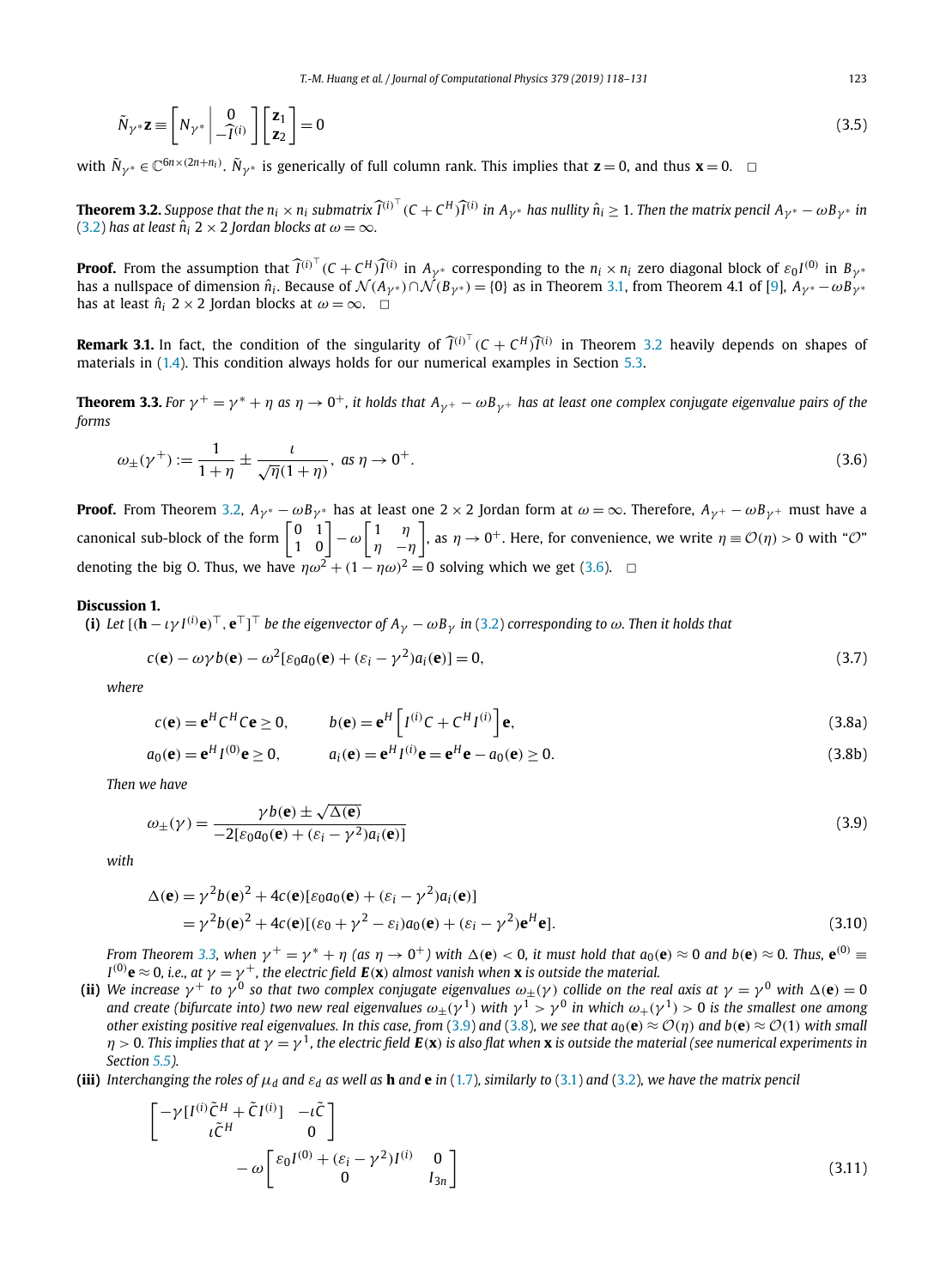<span id="page-6-0"></span>with the eigenpair 
$$
(\omega, \begin{bmatrix} \mathbf{h} \\ \tilde{\mathbf{e}} - \iota \gamma I^{(i)} \tilde{\mathbf{h}} \end{bmatrix})
$$
, where  $\tilde{C} = \varepsilon_d^{1/2} C \varepsilon_d^{-1/2}$ ,  $\tilde{\mathbf{h}} = \varepsilon_d^{-1/2} \mathbf{h}$  and  $\tilde{\mathbf{e}} = \varepsilon_d^{1/2} \mathbf{e}$ . As in (3.7)-(3.10), it also holds that

$$
\omega_{\pm}(\gamma) = \frac{-\gamma \tilde{b}(\tilde{\mathbf{h}}) + \sqrt{\tilde{\Delta}(\tilde{\mathbf{h}})}}{-2[\varepsilon_0 \tilde{a}_0(\tilde{\mathbf{h}}) + (\varepsilon_i - \gamma^2) \tilde{a}_i(\tilde{\mathbf{h}})]}
$$
(3.12)

with  $\tilde{\Delta}(\tilde{\mathbf{h}}) = \gamma^2 \tilde{b}(\tilde{\mathbf{h}})^2 + 4\tilde{c}(\tilde{\mathbf{h}})[\varepsilon_0 \tilde{a}_0(\tilde{\mathbf{h}}) + (\varepsilon_i - \gamma^2) \tilde{a}_i(\tilde{\mathbf{h}})],$  where

$$
\tilde{a}_0(\tilde{\mathbf{h}}) = \tilde{\mathbf{h}}^H I^{(0)} \tilde{\mathbf{h}} \ge 0,
$$
\n(3.13a)

$$
\tilde{a}_i(\tilde{\mathbf{h}}) = \tilde{\mathbf{h}}^H l^{(i)} \tilde{\mathbf{h}} \ge 0,
$$
\n(3.13b)

$$
\tilde{b}(\tilde{\mathbf{h}}) = \tilde{\mathbf{h}}^H [I^{(i)} \tilde{C}^H + \tilde{C} I^{(i)}] \tilde{\mathbf{h}} \in \mathbb{R},\tag{3.13c}
$$

$$
\tilde{c}(\tilde{\mathbf{h}}) = \tilde{\mathbf{h}}^H \tilde{c}^H \tilde{c} \tilde{\mathbf{h}} \ge 0. \tag{3.13d}
$$

As in (ii), we can also conclude that for  $\omega_+(\gamma^1)$  with  $\gamma^1 > \gamma^*$  the smallest eigenvalue among the other existing positive real *eigenvalues, the associated magnetic field H(***x***) is flat when* **x** *is outside the material.*

#### **4. Null-space free method with shift-invert residual Arnoldi method**

Since the  $6n \times 6n$  Hermitian matrix  $A<sub>\gamma</sub>$  in [\(3.2\)](#page-4-0) has a huge null space with nullity 2*n*, it would significantly affect and slow down the convergence of smallest positive eigenvalues. To remedy this drawback, we develop an efficient numerical algorithm for the computation of a few smallest positive eigenpairs of [\(1.7\)](#page-1-0) by applying the SIRA to the  $4n \times 4n$  null-space free GEP (NFGEP) derived in [\[8\]](#page-13-0).

**Theorem 4.1** ([\[8\]](#page-13-0)). If  $\gamma \neq \gamma^*$ , then the GEP in [\(1.7\)](#page-1-0) can be reduced to a 4n  $\times$  4n NFGEP

$$
\widehat{A}_r \mathbf{y}_r = \omega \left( \iota \begin{bmatrix} 0 & \Sigma_r^{-1} \\ -\Sigma_r^{-1} & 0 \end{bmatrix} \right) \mathbf{y}_r \equiv \omega \widehat{B}_r \mathbf{y}_r, \tag{4.1}
$$

*and*

$$
\begin{bmatrix} \mathbf{h}^{\top} & \mathbf{e}^{\top} \end{bmatrix}^{\top} = \iota \begin{bmatrix} -I_{3n} & -\zeta_d \\ \zeta_d & \varepsilon_d \end{bmatrix}^{-1} \operatorname{diag}(P_r, Q_r) \mathbf{y}_r,
$$

*where*

$$
\widehat{A}_r := \widehat{A}_r(\gamma) \equiv \text{diag}(P_r^H, Q_r^H) \begin{bmatrix} \zeta_d & -I_{3n} \\ I_{3n} & 0 \end{bmatrix} \begin{bmatrix} \Phi^{-1} & 0 \\ 0 & I_{3n} \end{bmatrix} \begin{bmatrix} \xi_d & I_{3n} \\ -I_{3n} & 0 \end{bmatrix} \text{diag}(P_r, Q_r) \tag{4.2}
$$

*with*  $\Phi := \Phi(\gamma) \equiv \varepsilon_d - \xi_d \zeta_d$  *being Hermitian.* 

Form [\(3.7\)](#page-5-0)–[\(3.10\)](#page-5-0) it follows that for  $\gamma > \gamma^*$ , each complex eigenvalue of  $(A_\gamma, B_\gamma)$  in [\(3.2\)](#page-4-0) appears in a complex conjugate pair. In the following theorem, we further show that the eigenvalues of the null-space free matrix pair  $(\hat{A}_r, \hat{B}_r)$  in (4.1) have the common property as the complex Hamiltonian matrix.

**Theorem 4.2.** For  $\gamma > \gamma^*$ , if  $\omega$  is a complex eigenvalue of  $(\widehat{A}_r, \widehat{B}_r)$  as in (4.1), then  $\bar{\omega}$  is also an eigenvalue.

**Proof.** Let 
$$
\mathbf{y} = \begin{bmatrix} 0 & \Sigma_r^{-1/2} \\ \Sigma_r^{-1/2} & 0 \end{bmatrix} \mathbf{y}_r.
$$
 Then the equation (4.1) can be rewritten as\n
$$
\mathcal{H}\mathbf{y} \equiv \begin{bmatrix} \Sigma_r^{1/2} & 0 & 0 \\ 0 & -\Sigma_r^{1/2} \end{bmatrix} \mathbf{\hat{A}}_r \begin{bmatrix} 0 & \Sigma_r^{1/2} \\ \Sigma_r^{1/2} & 0 \end{bmatrix} \mathbf{y} = t\omega \mathbf{y}.
$$
\n(4.3)

With  $J = \begin{bmatrix} 0 & I \\ I & G \end{bmatrix}$ −*I* 0 , it is easy to check that

$$
\mathcal{H}J = -J \begin{bmatrix} 0 & \Sigma_r^{1/2} \\ \Sigma_r^{1/2} & 0 \end{bmatrix} \widehat{A}_r \begin{bmatrix} \Sigma_r^{1/2} & 0 \\ 0 & -\Sigma_r^{1/2} \end{bmatrix} = -J\mathcal{H}^H.
$$

So, *H* is a complex Hamiltonian matrix. It follows that if  $λ = lω$  is an eigenvalue of *H*, then  $-λ = lω$  is also an eigenvalue of  $H$ . Therefore, each complex eigenvalue appears in a complex conjugate pair.  $\Box$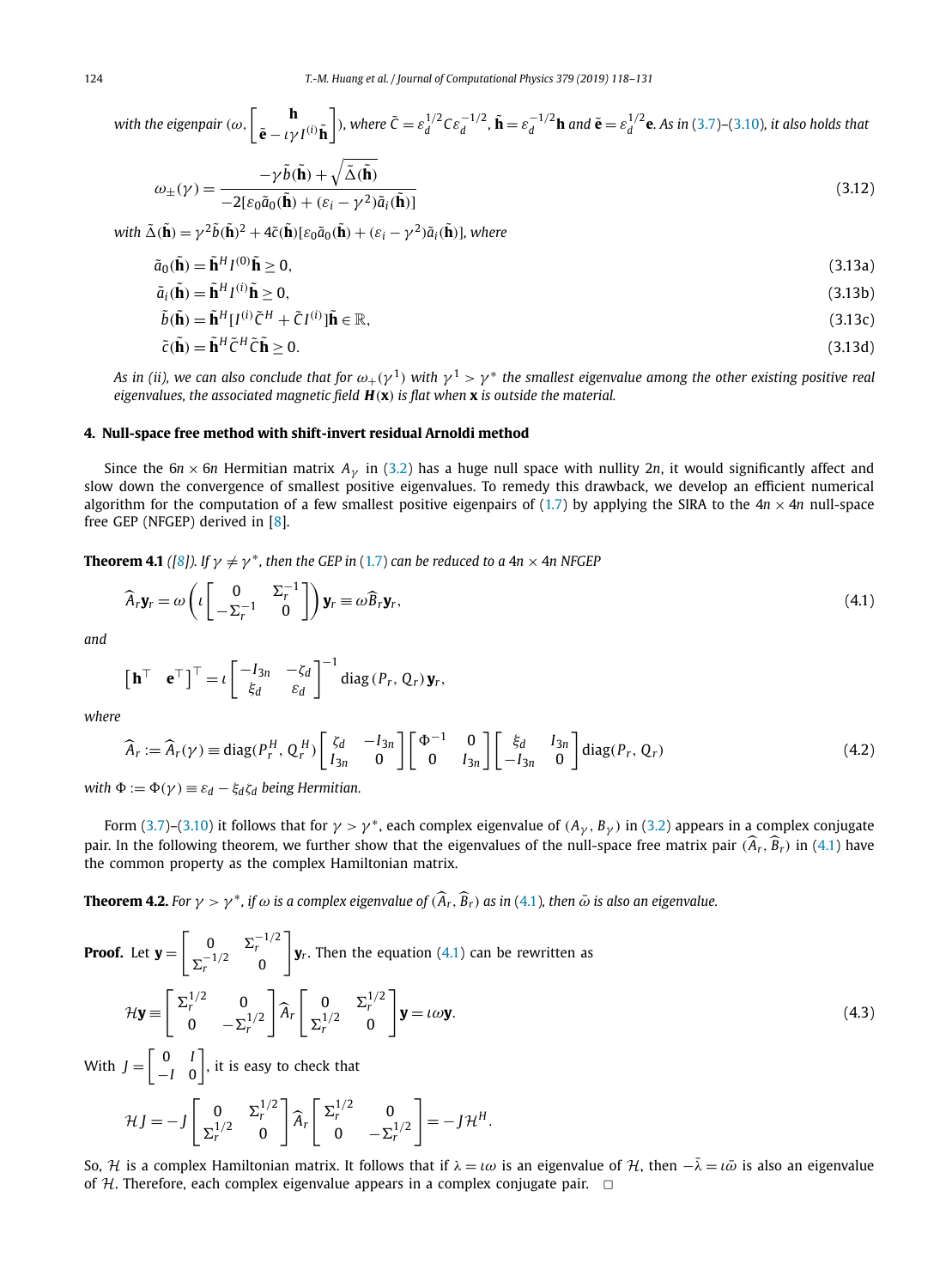# <span id="page-7-0"></span>**Algorithm 1** The Shift-Invert Residual Arnoldi method for solving  $\hat{A}_r \mathbf{y} = \omega \hat{B}_r \mathbf{y}$ .

**Require:** Hermitian coefficient matrices  $\hat{A}_r$  and  $\hat{B}_r$ , the number of desired eigenvalues  $\ell$ , an initial vector  $V_1$ , target  $\sigma$ , tolerance  $\epsilon$  and number of Ritz vectors *m*.

**Ensure:** The desired eigenpairs  $(\omega_j, \mathbf{y}_j)$  for  $j = 1, \ldots, \ell$ .

- 1: Set  $V_y = [$  ],  $k = 1$  and  $r_0 = e_1$ .
- 2: **for**  $j = 1, ..., \ell$  **do**
- 3: Compute  $W_k = \hat{A}_r V_k$ ,  $Z_k = \hat{B}_r V_k$ ,  $M_k = V_k^H W_k$  and  $N_k = V_k^H Z_k$ .
- 4: **while**  $(\|\mathbf{r}_{k-1}\|_2 \ge \varepsilon)$  **do**<br>5: Compute the eigenpair
- 5: Compute the eigenpairs  $(θ_i, \mathbf{s}_i)$  of  $M_k \mathbf{s} = θN_k \mathbf{s}$  with  $\|\mathbf{s}_i\|_2 = 1$ . Assume  $θ_1 > 0$  is the closest to  $σ$ .<br>6. Compute  $\mathbf{u}_k = V_k \mathbf{s}_1$  and  $\mathbf{r}_k = (\hat{A}_k \theta_k \hat{B}_k)\mathbf{u}_k$ .
- 6: Compute  $\mathbf{u}_k = V_k \mathbf{s}_1$  and  $\mathbf{r}_k = (\hat{A}_r \theta_1 \hat{B}_r) \mathbf{u}_k$ .<br>7: **if** ( $\|\mathbf{r}_k\|_2 < \epsilon$ ) set  $\lambda_i = \theta_1$ ,  $\mathbf{v}_i = \mathbf{u}_k$ ,  $k := k + 1$ .
- 7: **if**  $(\|\mathbf{r}_k\|_2 < \epsilon)$ , set  $\lambda_j = \theta_1$ ,  $\mathbf{y}_j = \mathbf{u}_k$ ,  $k := k + 1$ . Go to line 4.<br>8: Solve (approximately) a t<sub>k</sub> from Solve (approximately) a  $t_k$  from
	-

$$
(A_r - \sigma B_r)\mathbf{t}_k = \mathbf{r}_k. \tag{4.6}
$$

9: Orthogonalize **t**<sub>*k*</sub> against *V*<sub>*k*</sub>; set **v**<sub>*k*+1</sub> = **t**<sub>*k*</sub>/ $\|\mathbf{t}_k\|$ .

```
10: Compute \mathbf{w}_{k+1} = \widehat{A}_r \mathbf{v}_{k+1}, M_{k+1} = \begin{bmatrix} M_k & V_k^H \mathbf{w}_{k+1} \\ \mathbf{v}^H & W_k & \mathbf{w}^H \end{bmatrix}v<sup>H</sup><sub>k+1</sub>W<sub>k+1</sub><b>w<sub>k+1</sub>

.
11: Compute \mathbf{z}_{k+1} = \widehat{B}_r \mathbf{v}_{k+1}, N_{k+1} = \begin{bmatrix} N_k & V_k^H \mathbf{z}_{k+1} \\ \mathbf{v}_r^H & Z_r & \mathbf{v}_r^H \end{bmatrix}v<sup>H</sup><sub>k+1</sub>z<sub>k+1</sub>z

.
12: Expand V_{k+1} = [V_k, \mathbf{v}_{k+1}], W_{k+1} = [W_k, \mathbf{w}_{k+1}] and Z_{k+1} = [Z_k, \mathbf{z}_{k+1}]. Set k := k + 1.
13: end while
14: Set V_y = [V_y, y_j], V_{j+m-1} = [V_y, V_{k-1}[s_2, \cdots, s_m]], k = j+m-1 and r_{k-1} = e_1.
15: end for
```
**Algorithm 2** The heuristic strategy for determining the maximal iteration  $m_k$  of MINRES in solving (4.6) approximately.

**Require:**  $m_0 = 1000$ ,  $m_{k-1}$ , residual vectors  $\mathbf{r}_{k-1}$  and  $\mathbf{r}_k$ . **Ensure:** The maximal iteration  $m_k$ . 1: **if**  $||{\bf r}_k||_2 \ge 0.1$  and  $k > 14$  **then** 2: Set  $m_k = 2000$ ; 3: **else if**  $\|\mathbf{r}_k\|_2 < 0.1$  and  $\|\mathbf{r}_{k-1}\|_2 / \|\mathbf{r}_k\|_2 < 4$  then 4: Set  $m_k = \min(2000, m_{k-1} + 100)$ ; 5: **else** 6: Set  $m_k = m_{k-1}$ ; 7: **end if**

For the case  $\gamma < \gamma^*$ , the diagonal matrix  $\Phi$  in [\(4.2\)](#page-6-0) is positive definite, so  $\hat{A}_r$  in (4.2) is also Hermitian and positive definite. This means that all eigenvalues in  $(4.1)$  are positive real  $[8]$  and the inverse Lanczos method can be applied to solve [\(4.1\)](#page-6-0). In each step of the inverse Lanczos method, the crucial linear system  $\hat{A}_r \mathbf{u} = \mathbf{b}$  can be efficiently solved by the conjugate gradient (CG) method without any preconditioner [\[8,13\]](#page-13-0). However, for the case  $\gamma > \gamma^*$ ,  $\Phi$  in [\(4.2\)](#page-6-0) is indefinite. So, both  $\hat{A}_r$  and  $\hat{B}_r$  are indefinite. The inverse Lanczos method with the CG-method can no longer be applied for solving [\(4.1\)](#page-6-0).

In general, the shift-invert Arnoldi method can be used to find a few of the smallest positive eigenvalues of the NFGEP [\(4.1\)](#page-6-0). However, in each iteration of the shift-and-invert Arnoldi method, a highly accurate solution of the linear system

$$
(\widehat{A}_r - \sigma \widehat{B}_r) \mathbf{z} \equiv \left( \widehat{A}_r - \iota \sigma \begin{bmatrix} 0 & \Sigma_r^{-1} \\ -\Sigma_r^{-1} & 0 \end{bmatrix} \right) \mathbf{z} = \mathbf{c}
$$
 (4.4)

with a shift  $\sigma$  is required, which in practice is quite expensive. To remedy this drawback, we consider the inexact SIRA method [\[13,15,16,20\]](#page-13-0) for solving [\(4.1\)](#page-6-0). In fact, the SIRA is designed to find a few of the eigenvalues that are close to the shift value  $\sigma$ . The SIRA is mathematically equivalent to the Arnoldi method in exact arithmetic [\[20\]](#page-13-0). The framework of the inexact SIRA is similar to the Jacobi–Davidson method. Given an orthonormal matrix  $V_m = [\mathbf{v}_1, \dots, \mathbf{v}_m]$ , let  $(\theta, \mathbf{y})$  be the Ritz pair of  $(A_r, B_r)$  with respect to  $V_m$ . To compute the additional basis vector  $\mathbf{v}_{m+1}$  in each iteration, the SIRA first approximately solves the linear system

$$
(\widehat{A}_r - \sigma \widehat{B}_r) \mathbf{v} = \mathbf{r}
$$
 (4.5)

for the residual vector  $\mathbf{r} = \hat{A}_r \mathbf{y} - \theta \hat{B}_r \mathbf{y}$ . The basis vector  $\mathbf{v}_{m+1}$  is then computed by orthogonalizing **v** against  $V_m$ . We summarize the process of inexact SIRA in Algorithm 1.

It has been shown in [\[16\]](#page-13-0) that when the relative error of the approximate solution of  $(4.5)$  is modestly small at each iteration, the inexact SIRA mimics the exact SIRA well. The numerical results in [\[13\]](#page-13-0) also demonstrate that the inexact SIRA is effective even the relative error is only  $5 \times 10^{-4}$ . Since the coefficient matrix  $\hat{A}_r - \sigma \hat{B}_r$  in (4.5) is Hermitian, we use MINRES without any preconditioner to solve (4.5). Based on the results in [\[13,16\]](#page-13-0), the stopping criterion is taken as  $10^{-3}$ . A heuristic strategy in Algorithm 2 is utilized to determine the maximum iteration number *mk* of MINRES.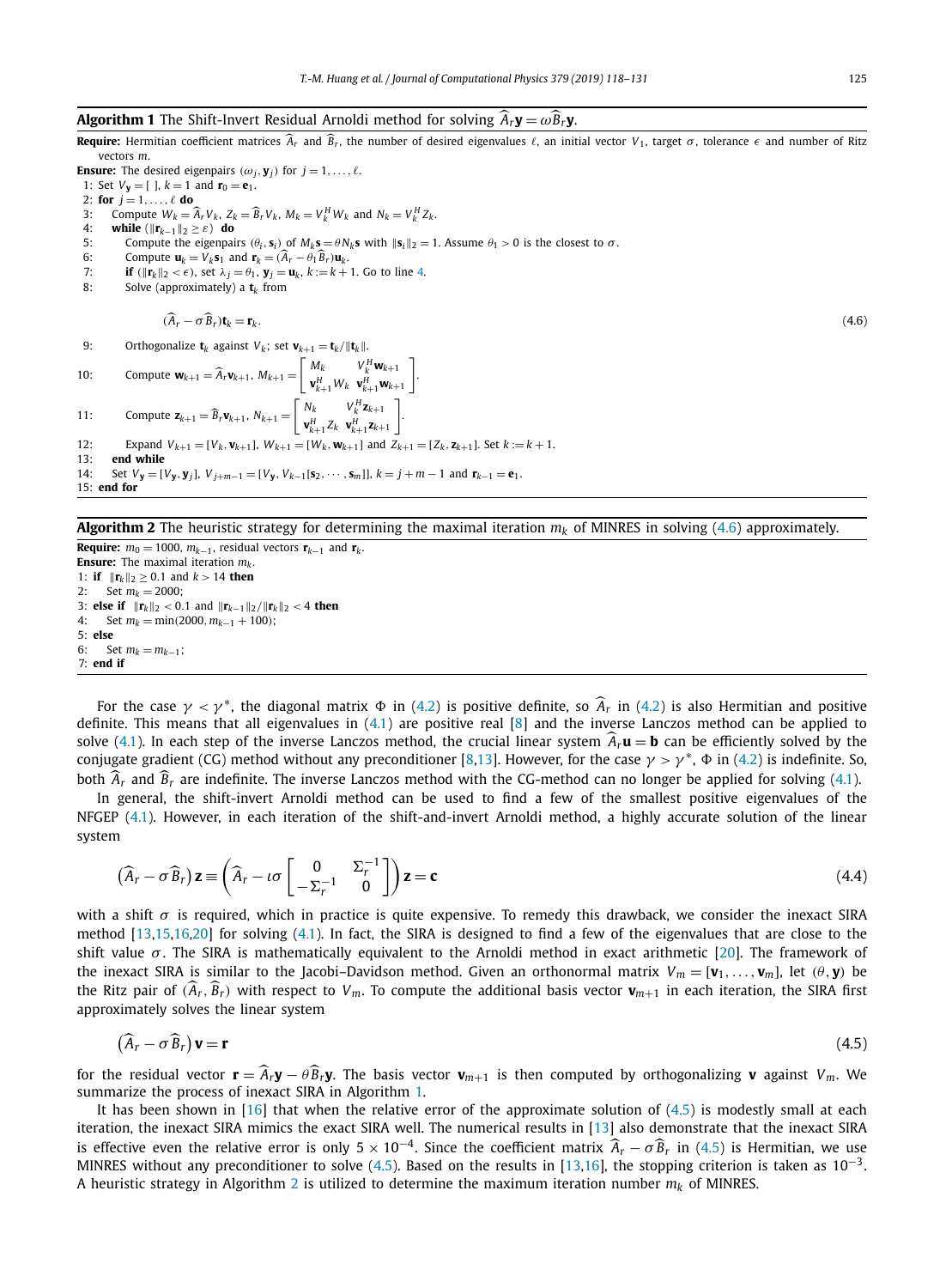<span id="page-8-0"></span>

**Fig. 1.** A schema of 3D complex media with the FCC lattice within a single primitive cell.

**Remark 4.1.** As  $A_r$  in [\(4.2\)](#page-6-0) with  $(P_r, Q_r)$  in [\(2.6\)](#page-4-0) as well as  $\zeta_d$ ,  $\zeta_d$ ,  $\Phi$ , and  $\Lambda_j$  ( $j = 1, 2, 3$ ) being diagonal matrices, the main computational cost for solving [\(4.5\)](#page-7-0) by using MINRES is the matrix-vector multiplications  $T^H$ **p** and  $T$ **q**, where *T* is defined in Theorem [2.1.](#page-3-0) As shown in [\[11\]](#page-13-0), these matrix-vector multiplications can be computed efficiently by the FFT-based schemes without explicitly forming matrix *T*. Therefore the matrix-vector multiplication with matrix  $\hat{A}_r - \sigma \hat{B}_r$  in each iteration can be computed effectively.

#### **5. Numerical experiments**

To study numerical behaviors of the 3D Maxwell's equations for reciprocal chiral media [\(2.8b\)](#page-4-0) with *<sup>γ</sup> <sup>&</sup>gt;* <sup>√</sup>*ε<sup>i</sup>* in [\(2.8a\)](#page-4-0), we consider the FCC lattice [\[11\]](#page-13-0) which consists of dielectric spheres with connecting spheroids as shown in Fig. 1. The radius *r* of the spheres and the minor axis length *s* of the spheroids are  $r = 0.08a$  and  $s = 0.06a$ , respectively, where *a* is the lattice constant. The perimeter of the irreducible Brillouin zone for the lattice is formed by the corners  $X = \frac{2\pi}{a} \Omega[0, 1, 0]^\top$ .

$$
U = \frac{2\pi}{a} \Omega \left[ \frac{1}{4}, 1, \frac{1}{4} \right]^\top, L = \frac{2\pi}{a} \Omega \left[ \frac{1}{2}, \frac{1}{2}, \frac{1}{2} \right]^\top, G = [0, 0, 0]^\top, W = \frac{2\pi}{a} \Omega \left[ \frac{1}{2}, 1, 0 \right]^\top, \text{ and } K = \frac{2\pi}{a} \Omega \left[ \frac{3}{4}, \frac{3}{4}, 0 \right]^\top, \text{ where }
$$

$$
\Omega = \frac{1}{\sqrt{2}} \begin{bmatrix} 1 & 1 & 0 \\ -\frac{1}{\sqrt{3}} & \frac{1}{\sqrt{3}} & \frac{2}{\sqrt{3}} \\ \frac{2}{\sqrt{6}} & -\frac{2}{\sqrt{6}} & \frac{2}{\sqrt{6}} \end{bmatrix}.
$$

Here, we take the permittivity  $\varepsilon_i$  to be 13 and then  $\gamma^* = \sqrt{13} \approx 3.606$ .

All computations in this section are carried out in MATLAB 2017a, and the MATLAB functions fft and ifft are used to compute the matrix-vector multiplications  $T^H$ **p** and  $T$ **q**, respectively, as mentioned in Remark 4.1. The mesh numbers  $n_1$ ,  $n_2$  and  $n_3$  are taken as  $n_1 = n_2 = n_3 = 96$  and the matrix dimension of  $\hat{A}_r$  in [\(4.2\)](#page-6-0) is 3,538,944. Furthermore, the stopping tolerance for the inexact SIRA is set to be  $10^{-12}$ .

#### *5.1. Iteration numbers for solving linear systems* [\(4.5\)](#page-7-0)

First, we discuss iteration numbers of MINRES without any preconditioner for solving linear systems [\(4.5\)](#page-7-0). The stopping tolerance of MINRES is set to be  $10^{-3}$ . The wave vector **k** is chosen to be  $\frac{13}{14}X + \frac{1}{14}U$ .

The shift values  $\sigma$  in [\(4.5\)](#page-7-0) are taken as 10<sup>-3</sup> and 1. The associated iteration numbers vs. various  $\gamma$  are shown in Fig. [2\(](#page-9-0)a). We see that the numbers of iterations for  $\sigma = 10^{-3}$  and  $\sigma = 1$  are similar and smoothly increasing as  $\gamma$  raises to 3.612. However, after  $\gamma = 3.612$ , the numbers of iterations become significantly large ( $\geq 6000$ ) when  $\gamma \geq 3.613$ .

Now, we demonstrate iteration numbers vs. shifts *σ* with a fixed *γ* . Taking *γ* = 3*.*61302 in Fig. [2\(](#page-9-0)b), we show the iteration numbers vs. various shift values  $σ$ . We observe that no matter which shift value is chosen the iteration numbers range from 7,000 to 10,000. Most of them are significantly greater than 7,000. This means that solving the linear system [\(4.5\)](#page-7-0) is a difficult task. Therefore, Arnoldi method, which needs more accurate solution of [\(4.5\)](#page-7-0), is not suitable for solving the NFGEP [\(4.1\)](#page-6-0). This is the reason why we prefer the inexact SIRA method over Arnoldi method for solving [\(4.1\)](#page-6-0).

# *5.2. Convergence of SIRA for solving NFGEP* [\(4.1\)](#page-6-0)

As shown in [\[13,16\]](#page-13-0), the relative error of the approximate solution of [\(4.5\)](#page-7-0) can be modestly small at each iteration of the inexact SIRA. We take the stopping tolerance for solving  $(4.5)$  to be  $10^{-3}$ . Based on the iteration numbers shown in Fig. [2,](#page-9-0) it needs more than 6,000 iterations to achieve this tolerance when  $\gamma \geq 3.613$ . The computational cost becomes very high.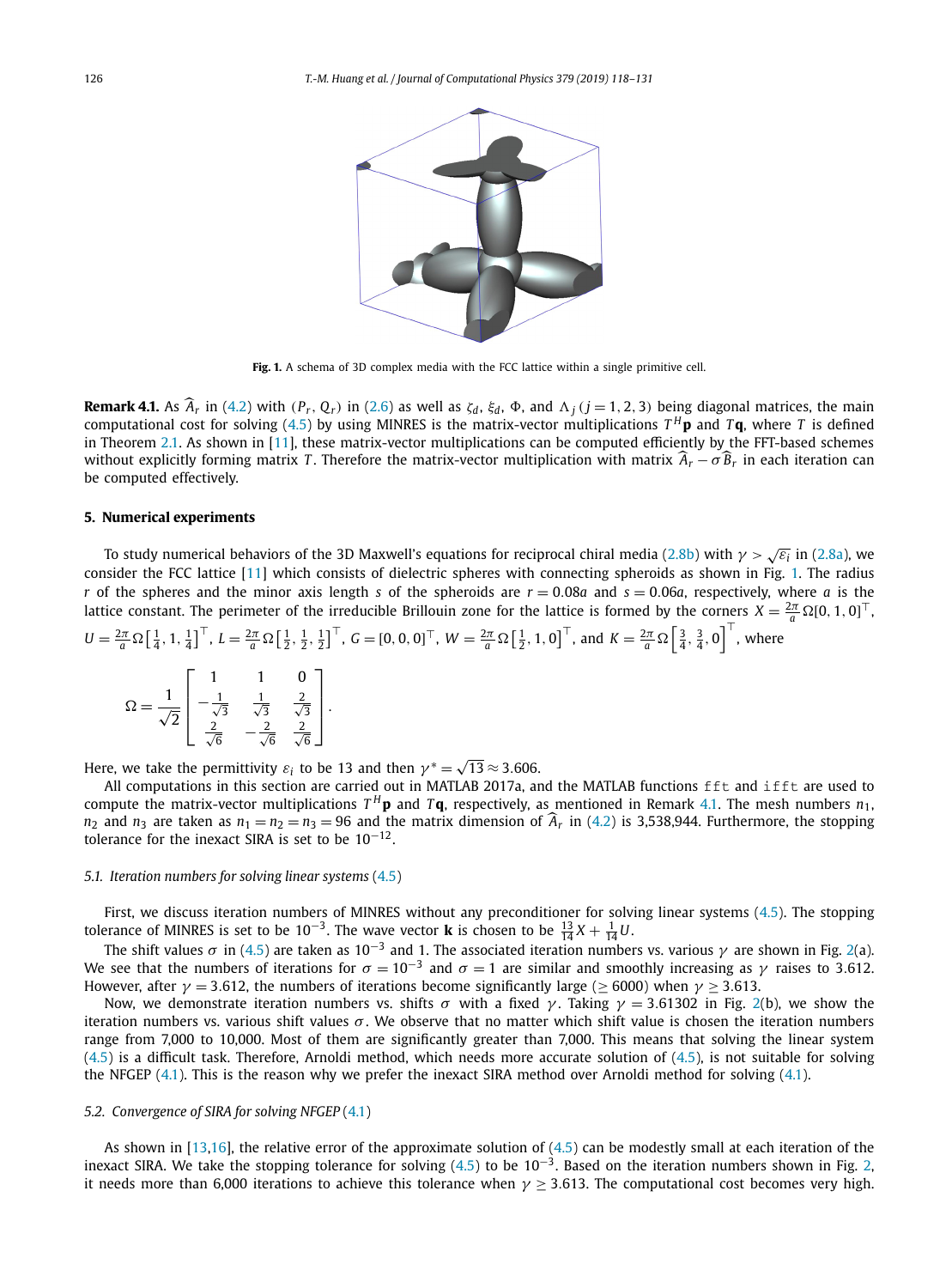<span id="page-9-0"></span>

**Fig. 2.** Iteration numbers of MINRES with the stopping tolerance 10−<sup>3</sup> for solving [\(4.5\)](#page-7-0).



**Fig. 3.** Convergence behaviors of SIRA with the stopping tolerance 10−<sup>12</sup> for computing six smallest positive eigenvalues of NFGEP [\(4.1\)](#page-6-0).

In order to reduce the cost, but still keep the approximation in solving [\(4.5\)](#page-7-0), we give a heuristic strategy for determining the maximal iteration of MINRES in Algorithm [2.](#page-7-0)

In Fig. 3, we show the convergence behavior for computing six smallest positive eigenvalues  $\lambda_1,\ldots,\lambda_6$  by using the inexact SIRA. For  $\gamma$  = 3.607, because most of the relative errors of approximate solutions for [\(4.5\)](#page-7-0) are less than the stopping tolerance, the iteration numbers of the inexact SIRA for computing  $\lambda_1, \ldots, \lambda_6$  range from 22 to 38 as shown in Fig. 3(a). For *γ* = 3*.*61302, even all relative errors are larger than the stopping tolerance (i.e., all iterations are reached the maximal iteration numbers defined in Algorithm [2\)](#page-7-0), we can see that the iteration numbers of the inexact SIRA still range from 31 to 77 as shown in Fig. 3(b). All results demonstrate that the target eigenpairs can be computed by Algorithm [1](#page-7-0) combined with Algorithm [2](#page-7-0) in a reasonable iteration number.

# *5.3. Falling down new smallest positive eigenvalues*

In Theorem [3.2,](#page-5-0) we prove that the matrix pencil  $A_{\gamma} - \omega B_{\gamma}$  in [\(3.2\)](#page-4-0) with  $\gamma = \gamma^* = \sqrt{\varepsilon_i}$  has at least  $\hat{n}_i \geq \infty$  2 Jordan blocks at  $\omega = \infty$ . Theorem [3.3](#page-5-0) shows that such infinite eigenvalues with  $2 \times 2$  Jordan block will split into two complex conjugate eigenvalues  $\lambda_1(\gamma)$  and  $\bar{\lambda}_1(\gamma)$  as  $\gamma \to \sqrt{\varepsilon_i} + 0^+$ .

Note that, in our test examples for the FCC lattice, we check the submatrix  $\hat{I}^{(i)^\top}$  ( $C + C^H \hat{I}^{(i)}$  in Theorem [3.2](#page-5-0) having at least 30 zero eigenvalues, which shows that the existence of the positive nullity  $\hat{n}_i$  in Theorem [3.2](#page-5-0) indeed happens.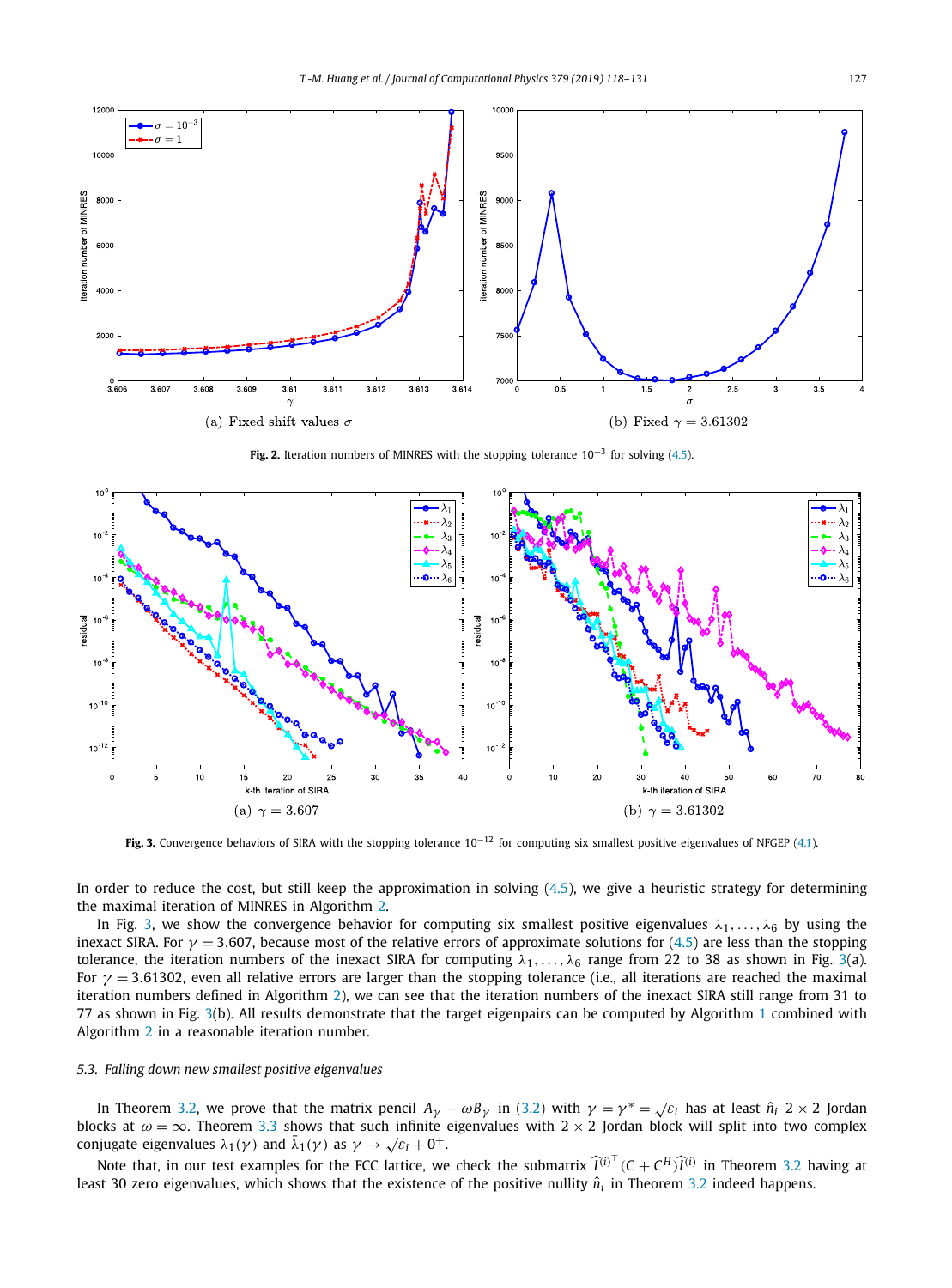<span id="page-10-0"></span>

**Fig. 4.** Conjugate eigenvalue pair and eigencurve-structure with  $\mathbf{k} = \frac{13}{14}X + \frac{1}{14}U$ .

Now, we verify the existence of the conjugate eigenvalue pair  $(\lambda(\gamma), \bar{\lambda}(\gamma))$  by numerical experiments. First, we compute the first two eigenvalues with the smallest module as shown in Fig. 4(a). The results show that there is a complex conjugate eigenvalue pair  $(\lambda(\gamma), \bar{\lambda}(\gamma))$  for  $\gamma \in [3.6130144, 3.6130162]$ . The positive imaginary part of  $\lambda(\gamma)$  is dramatically decreasing, and then  $\lambda(\gamma)$  and  $\bar{\lambda}(\gamma)$  bifurcate, respectively, into positive and negative eigenvalues  $\lambda_1 > 0$  (resonance mode),  $\lambda_2 < 0$  near *γ* = 3*.*613016273.

The result in Fig. 4(a) shows the existence of a pair of complex conjugate eigenvalues which collide together at some  $\gamma = \gamma_0 > \gamma^*$ , after  $\gamma_0$ , and bifurcate into a positive and a negative eigenvalue. Actually, there are many complex conjugate eigenvalue pairs which bifurcate at various *γ* with *γ > γ*0. In Fig. 4(b), we show the eigencurve structure vs. various *γ* and see that four resonance modes bifurcate from four conjugate eigenvalue pairs which emerge from lower frequencies and push the original eigenmodes to higher frequencies when *γ* ranges from 3*.*613 to 3*.*614. The values of resonance modes increase rapidly as *γ* increases.

Note that, comparing the results of Fig. [2\(](#page-9-0)a) and Fig. 4(b), we find that the iteration number of MINRES dramatically increase when the resonance modes appear.

#### *5.4. Anticrossing eigencurves*

In this subsection, we discuss the influence of the resonance modes for band structures. Three fully band structures with different *γ* are shown in Fig. [5.](#page-11-0) For the critical case that  $\gamma = 3.607 \approx \gamma^* = \sqrt{13}$ , the associated band structure in Fig. [5\(](#page-11-0)a) inherits the structure for the case that  $\gamma < \gamma^*$ . Comparing band structures in Figs. 5(a) and 5(b), we see that a new eigencurve emerges at *γ* = 3*.*61302 which comes from the bifurcation of the conjugate eigenvalue pair as mentioned in Section [5.3.](#page-9-0) Besides this new eigencurve, the others are similar to those in Fig. [5\(](#page-11-0)a). However, when *γ* = 3*.*6138, four resonance modes as shown in Fig. 4(b) appear. The original eigenmodes are pushed up by these new resonance modes so that the band structure in Fig. [5\(](#page-11-0)c) is totally different from that in Fig. [5\(](#page-11-0)a). Moreover, the resonance modes in Fig. [5\(](#page-11-0)c) tend to be dispersionless, that is, insensitive to the change of wave vectors, and are represented by flat bands.

In Figs. [5\(](#page-11-0)b) and [5\(](#page-11-0)c), the eigencurves of the first three smallest positive eigenvalues are close to each other near points  $\frac{4}{14}L$  and  $\frac{3}{14}X$ , respectively. Now, we refine the partitions of the red regions in Fig. [5\(](#page-11-0)b) and zoom in the first three smallest positive eigenvalues in Fig. [5\(](#page-11-0)d). These results show that the eigencurves exhibit anticrossing phenomena which occur in the segments  $\overline{LG}$  and  $\overline{GX}$  of Figs. [5\(](#page-11-0)b) and 5(c), respectively.

# *5.5. Condensations of eigenvectors*

In this subsection, we display the entire vector **e**<sup>2</sup> by using volumetric slice plot to validate the results in Discussion [1](#page-5-0) of Section [3.](#page-4-0) The absolute values of  $e_2$  corresponding to the first smallest positive eigenvalue (resonance mode) with  $k = \frac{6}{14}L$ are plotted in Figs.  $6(a)$  $6(a)$ . We see that these absolute values are localized in the structure and its neighborhood that meets the shape of the 3D complex media with FCC lattice as in Fig. [1.](#page-8-0) In order to measure the neighborhood, we define new radius of the sphere and the connecting spheroid to be *ρr* and *ρs*, respectively, for  $\rho > 1$  and denote the region of these new spheres and cylinders as  $D(\rho)$ . Note that  $D(\rho)$  for  $\rho > 1$  represents the original material and its neighborhood. Let *m***e** and  $m$ **h** denote the maximal absolute values of **e** and **h**, respectively, outside  $D(\rho)$ . The relationship between  $(m_e, m_h)$ and  $\rho$  is plotted in Fig. [6\(](#page-11-0)b) which shows that all absolute values outside  $D(\rho)$  are less than  $4 \times 10^{-4}$  for  $\rho \ge 1.2$ . This means that the electric field is localized in the domain *D*(1.2) which is only 8.9%(=  $\frac{\text{number of indices in } D(1.2)}{3n}$ ) of the whole computational domain. This phenomenon indicates that the emerging resonance mode is basically formed as a combination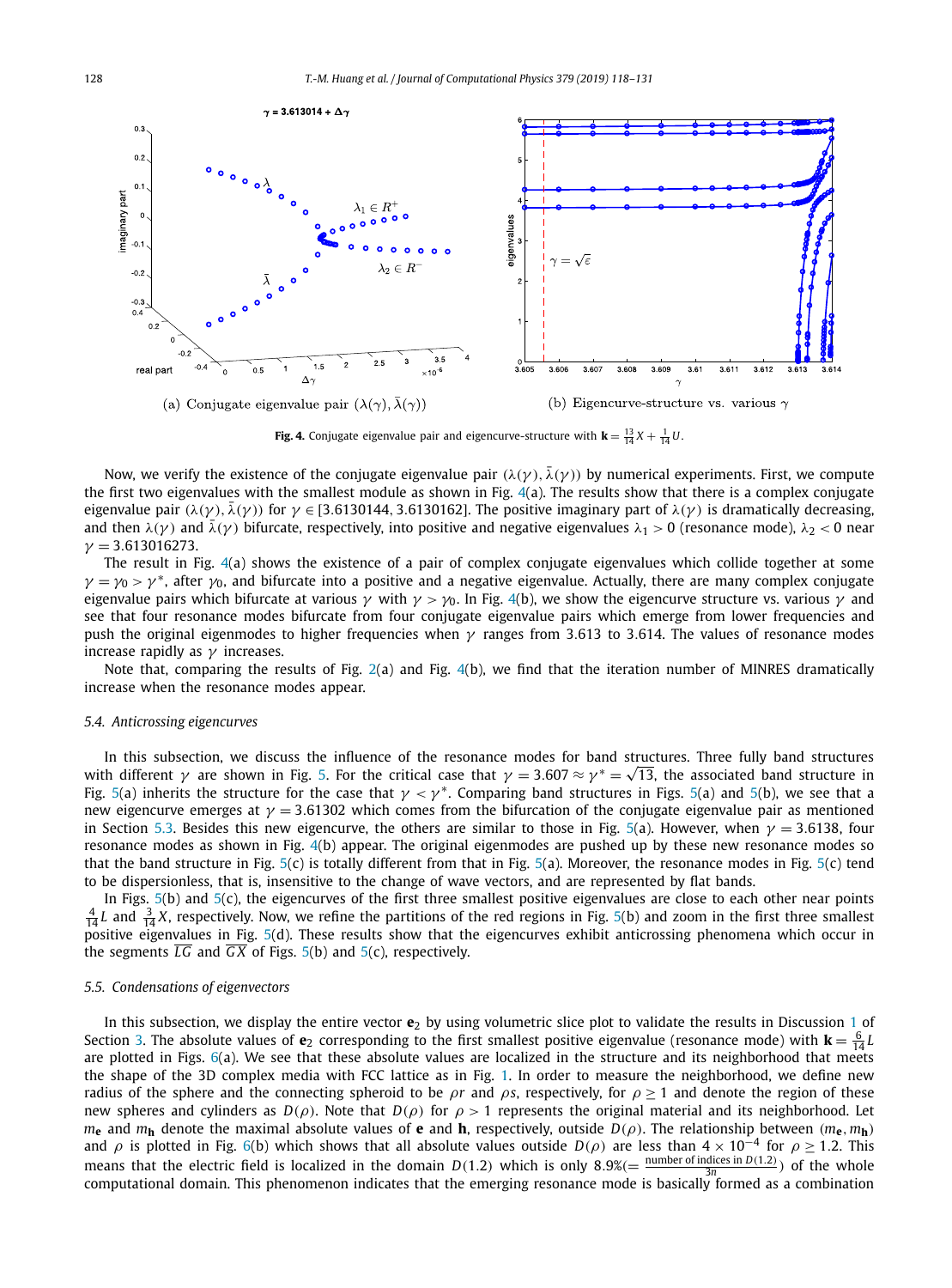<span id="page-11-0"></span>

Fig. 5. Band structures. (For interpretation of the colors in the figure(s), the reader is referred to the web version of this article.)



**Fig. 6.** The absolute values of **e**<sub>2</sub>,  $m$ **e**,  $m$ **h** for the resonance mode at  $\mathbf{k} = \frac{6}{14}L$ .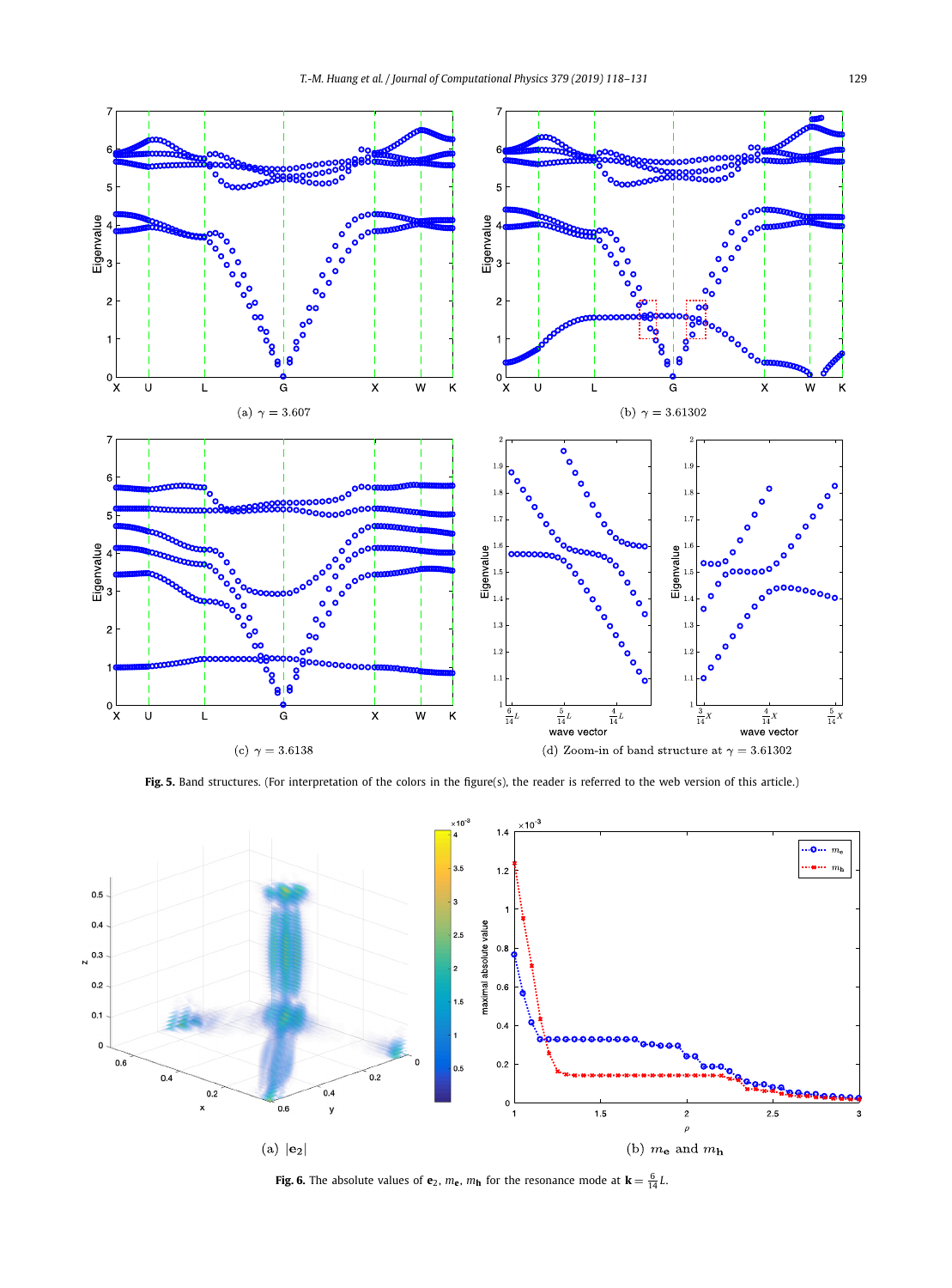<span id="page-12-0"></span>

**Fig. 7.** The absolute values of the first and third eigenmodes for **e**<sub>1</sub> and **e**<sub>3</sub>, respectively, with  $\mathbf{k} = \frac{13}{14}X + \frac{1}{14}U$  and  $\gamma = 1$ .



**Fig. 8.** The ratios  $\frac{e_0^* e_0}{e_1^* e_i}$  and  $\frac{h_0^* h_0}{h_1^* h_i}$  for the first six smallest positive eigenvalues vs. various  $\gamma$  with  $\mathbf{k} = \frac{13}{14}X + \frac{1}{14}U$ .

of the waveguide mode with highly localized in the structure and the surface plasmon mode with slightly smeared to the background material.

As shown in Fig. 7, not all the electric fields for any positive  $\gamma$  (here  $\gamma = 1$ ) are localized in the structure. In the following, we study the relationship between the condensation and the parameter *γ* . According to the mesh indices belonging to the material or not, we separate **e** and **h** as  $(e_i, e_o)$  and  $(h_i, h_o)$ , where the index  $i/o$  denotes inside/outside the material. Since  $e^*e + h^*h = 1$ , we use the ratios  $\frac{e_0^*e_0}{e_i^*e_i}$  and  $\frac{h_0^*h_0}{h_i^*h_i}$  to determine the condensations of the electric and magnetic fields. The results in Fig. 8 show that these ratios decrease as *γ* increases. Moreover, when the conjugate eigenvalue pair bifurcates to create resonance modes (i.e., at  $\gamma \geq 3.61302$ ), the eigenvectors corresponding to the resonance modes are highly concentrated inside the material, with only a slight amount of fields leaking into the background (dielectric) material. This also verifies the inference in Discussion [1](#page-5-0) of Section [3.](#page-4-0)

# **6. Conclusions**

In this paper, we focus on the GEPs arising in the source-free Maxwell equation with magnetoelectric coupling effects in the 3D chiral media. It is a challenging problem to solve the GEP efficiently. The coefficient matrix in the discrete single-curl operator is indefinite and degenerate. A null-space free method is developed in [\[8\]](#page-13-0) to deflate the null space from the GEP into a null-space free GEP (NFGEP). The eigenstructure behavior of the GEP is determined by the chirality parameter *γ* .